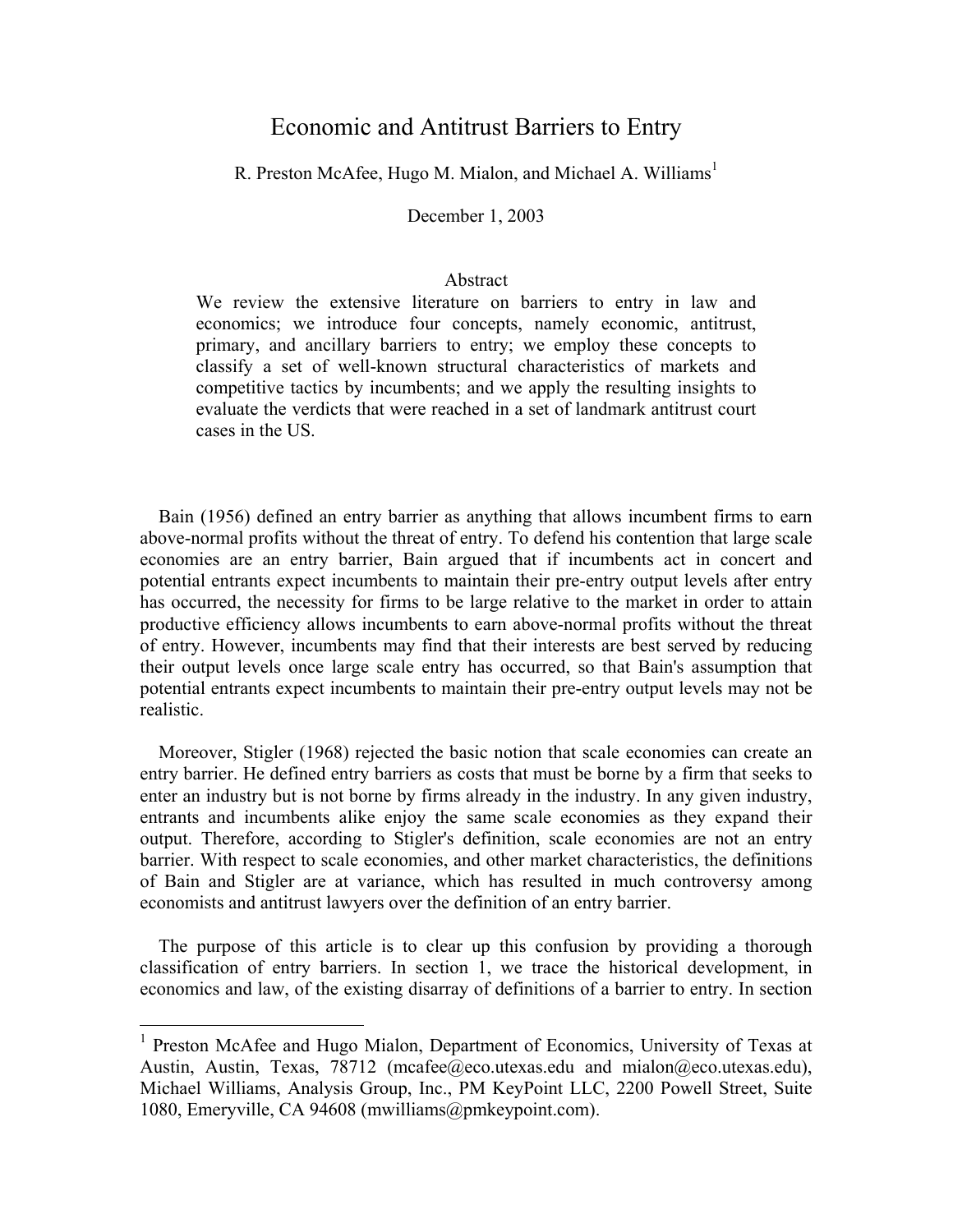2, we introduce four concepts, namely economic, antirust, primary, and ancillary barriers to entry, and classify a group of well-known structural characteristics of markets and competitive tactics by incumbents accordingly. This classification is original, and clears up most of the confusion highlighted in section 1. In section 3, we consider a set of antitrust court cases for which the new classification can be employed to evaluate the verdicts that were reached. Section 4 summarizes and proposes avenues for further research.

# I. HISTORY OF THE CONCEPT

 Many economists and legal scholars have attempted to define the concept of a barrier to entry, and this has produced a medley of definitions, several of which address different issues, and several of which clash. We begin by presenting, in chronological order, the definitions that have been proposed in the economics literature.

### **I.A. ECONOMICS**

 Historically, the most common impediments to free entry into markets have been government monopoly grants and patents. Many governments have granted monopolies for the exclusive purpose of collecting government revenue. An example is the salt gabelle in China. At the turn of the century, the right to manufacture, transport, and sell salt was under strict governmental control; the salt gabelle was levied at every stage from production to consumption. Only licensed merchants could deal in salt, and then only within limited prescribed areas. The salt merchants of the country were monopolists for the benefit of the government, which derived a very large revenue from this source (Muhse, 1916).

 Governments have also granted monopolies to encourage socially beneficial invention. The earliest known English patent for invention was granted by Henry VI to Flemishborn John of Utynam in 1449. The patent gave John a 20-year monopoly for a method of making stained glass, required for the windows of Eton College, which had not been previously known in England. In the time of the Tudors, the Crown commonly granted monopolies to traders and manufacturers, including patents for invention, sometimes to royal favorites or for the purpose of replenishing royal coffers (US Patent Office, 2003).

 However, the use of the term "barrier," in relation to entry into a marketplace, originated in discussions of transit taxes, not government monopoly grants. In the Chinese Empire, for example, "liken" stations were physical barriers, guarded by local officials, where duties were collected on particular merchandise in transit from one part of the empire to another. In 1911, five liken stations barred the water route between Shanghain and Soochow, a distance of no more than eighty miles (Williams, 1912). The Imperial Maritime Customs managed similar stations at all the major ports in the empire, which barred foreigners from entering the country with foreign goods without paying trade tariffs. Unlike liken stations, customs stations collected tariffs at rates that were set by international treaties with Britain, France, and the United States.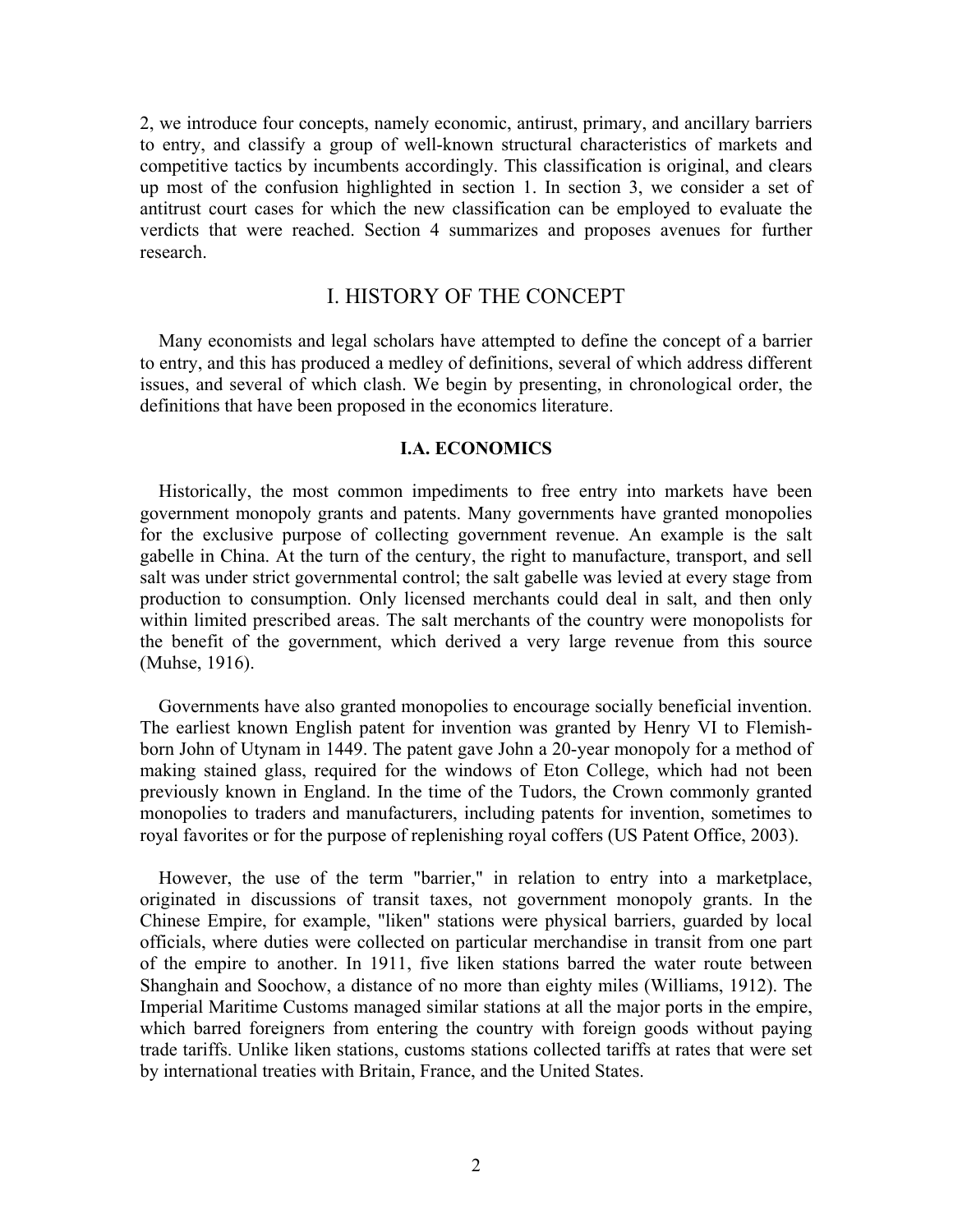While government patents and monopoly grants are barriers to the creation of new enterprises, transit and trade tariffs are barriers to the expansion of existing enterprises into new markets. Economists would eventually come to refer to both types of barriers jointly under one heading, "barriers to entry," and include many impediments to competition other than government monopoly grants and trade tariffs under this heading. Donald H. Wallace has the distinction of being the first economist to use the term in an article published in an academic journal. In the Papers and Proceedings of the Fortyeighth Annual Meeting of the American Economic Association, published in March 1936, he explains that the key principles of public policy that emerged from the literature on monopolistic competition, initiated by Chamberlin (1935), are that "Competitive measures which did not truly measure efficiency should be eliminated; and, by implication at least, any other barriers to free entry except those inherent in differing personal qualities or ability to obtain capital should be removed" (p. 79).

 Wallace goes on to lament the neglect in the existing literature of other important barriers to entry: "Public policy seems to have overlooked such important barriers to free entry as control of scarce resources of raw materials, ... and the impressive formidability of size and length or purse supplemented by industrial and financial affiliations" (p.80). He expresses his belief, which would be shared by many economists after him, that large capital requirements are also an important barrier to entry that warrants the scrutiny of antitrust authorities. Wallace concludes his article with a research program that would prove to be visionary: "The nature and extent of barriers to free entry needs thorough study" (p.83). Fifteen years later, Joe S. Bain would publish a series of articles culminating in a book that would constitute the first thorough study of barriers to entry.

 Bain (1949), seeking to explain the empirically observed tendency in some collusive oligopolistic industries (such as those for cigarettes and steel) to hold price below the level that would maximize short run profits in the industry, introduced the limit-price model of entry deterrence. The limit price is the highest price that incumbent firms can charge without inducing at least one other firm to enter the market. Incumbents estimate the market share they would lose to an entrant, and also the conditions of competition that they would face after entry. They compare these estimates to the profits they would lose by setting the limit price rather than the short run profit maximizing price. Bain explains that incumbents might want to set each short run price (and hence long run average price) at a lower level than the one that maximizes industry profit, in order to discourage entry, and keep the smaller (and non-maximized) profits all for themselves.

 These insights lead Bain (1950) to look for market conditions under which firms would want to sacrifice short-run profits by limit pricing. The author noted that a crucial determinant of market conditions is freedom of entry. He hypothesized that if new firms cannot easily enter the market, incumbents maximize short run profits, while if firms can easily enter the market, incumbents sacrifice short run profits to deter entry. He then identified three broad structural market characteristics that might restrict freedom of entry. Entry into the market might be difficult because (1) incumbents have patents on production processes or control of crucial resources, (2) incumbents enjoy substantial cost advantages over potential entrants, which include advantages in production costs as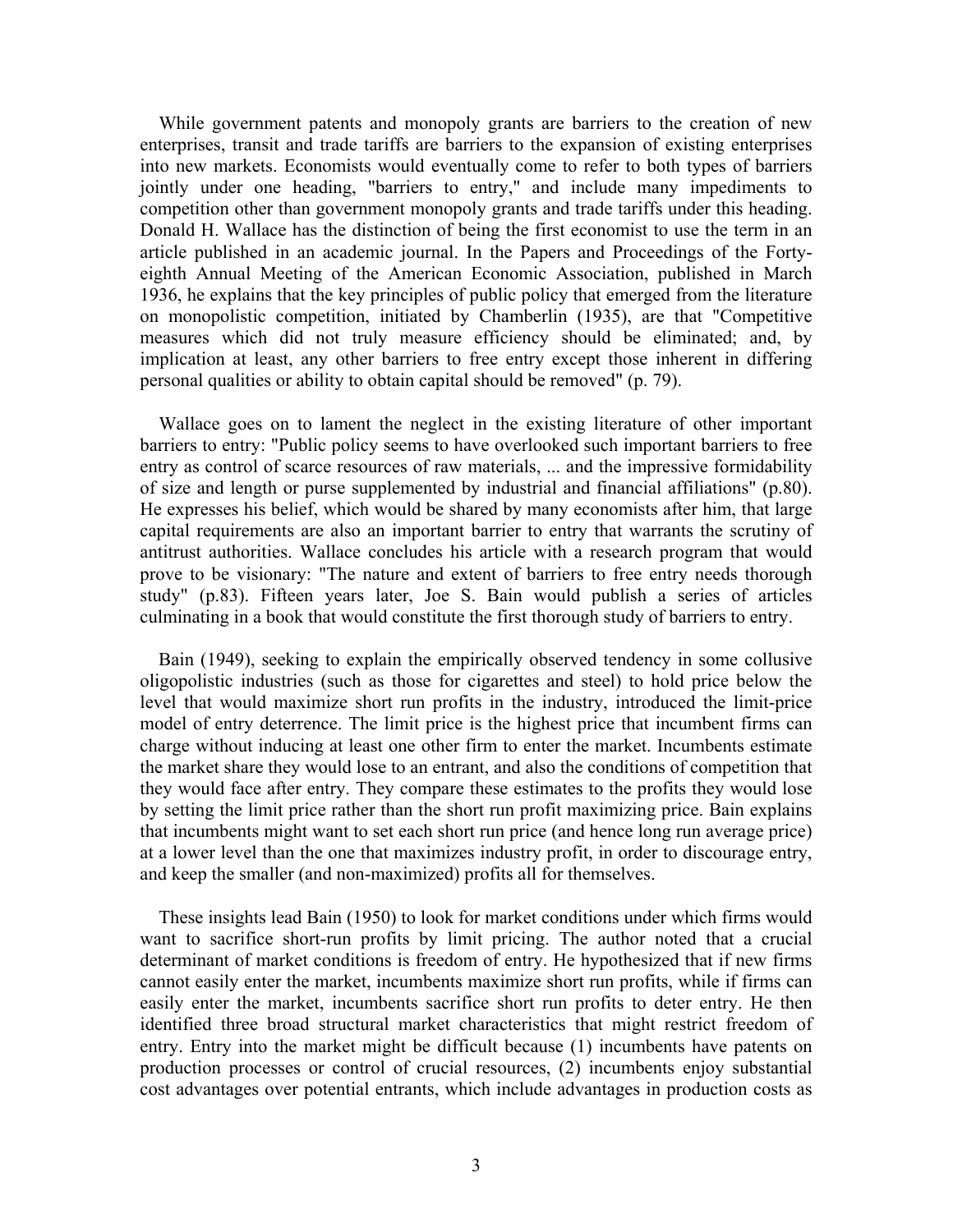well as established product preferences for going firms, or (3) the scale of an optimum firm is very large relative to the market and the economies of scale are great.

 Four years later, Bain (1954) published a paper in which he elucidated the logic by which he came to believe that large scale economies are a barrier to entry. Suppose a firm must add significantly to industry output in order to be efficient, and incumbent firms are committed to maintain their output levels in the event of entry. If a firm enters this market at less than the efficient scale, it enters at a significant cost disadvantage relative to incumbent firms. If the firm enters at or above the efficient scale, then the combined industry output would exceed industry demand causing the industry selling price to fall and dissipating all profits for the entrant. Therefore, firms in industries where the efficient scale is large relative to the market may be able to earn considerable profits without inducing entry.

 Bain called this effect of scale economies on barriers to entry the "percentage effect," because it reflects the importance of the proportion of industry output supplied by a firm of efficient scale. He suggested that this is only one of two effects of scale economies on barriers to entry. Scale economies may be important to entry also because large absolute amounts of capital are required for efficiency. That is, absolute capital requirements may so large that relatively few entrepreneurs could secure the required capital, or that entrants could secure it only at interest rates that placed them at an important cost disadvantage to incumbents.

 In the process of defending his view that scale economies and capital requirements pose important barriers to entry, Bain formulated the first general definition of a barrier to entry, which he offered in the introductory chapter of his 1956 book, "Barriers to New Competition."

**Definition 1** (Bain, 1956, p. 3). A barrier to entry is an advantage of established sellers in an industry over potential entrant sellers, which is reflected in the extent to which established sellers can persistently raise their prices above competitive levels without attracting new firms to enter the industry.

 Prices would settle down to their competitive levels if new firms were free to enter the industry. At their competitive levels, prices are equal to marginal cost. According to Bain, a barrier to entry is anything that allows incumbents to raise prices above marginal cost, which usually entails above-normal profits, without inducing entry of new firms. As Viscusi et al (1992) point out, a problem with this definition is that it is tautological. Bain defines a barrier to entry in terms of its outcome, the extent to which incumbents price above marginal cost or earn above-normal profits without inducing entry, which he called the "condition of entry." The definition is true by virtue of the meaning of the condition of entry alone, without reference to external fact, and its denial results in selfcontradiction.

 Although not theoretically sound, this definition might have been fashioned for the purpose of identifying barriers to entry empirically. If the condition of entry were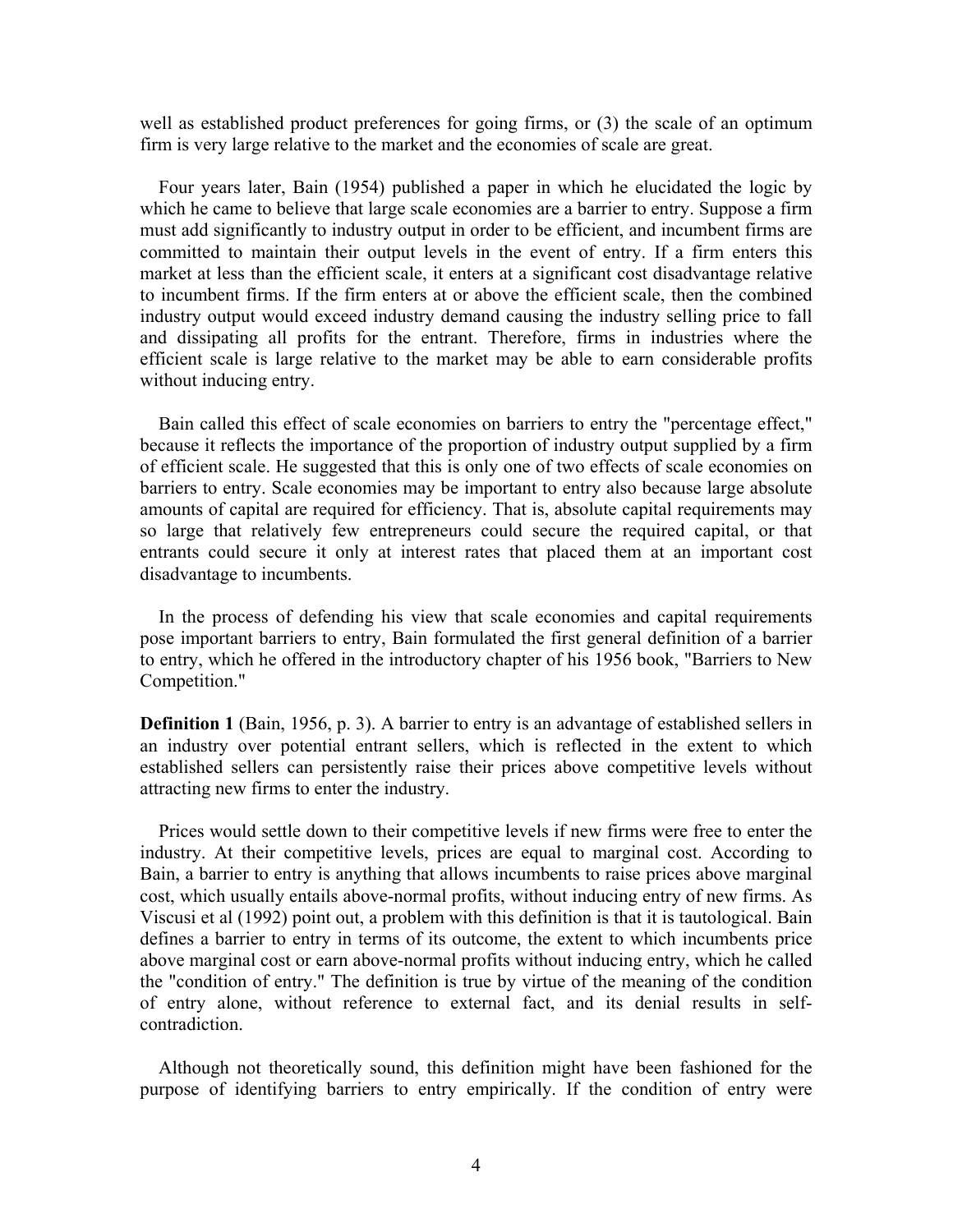observable, then Bain might have been able to identify the extent of barriers to entry across industries. However, Bain could find no immediate observable proxy for the condition of entry. So he simply measured, for a cross-section of twenty industries, the size and importance of the market characteristics that he believed to have an important effect on the condition of entry: economies of scale, capital requirements, absolute cost advantages, and differentiation advantages.

 For example, to measure the percentage effect of economies of scale, he used Census data on the percentage of national industry capacity contained in one plant of minimum efficient size. He found, for example, that this statistic was 5 to 6 percent in the cigarette industry and 1 to 2.5 percent in the steel industry (Table 3, p. 72). He also measured absolute cost requirements by asking executives of various firms in the twenty industries questions related to the probable investment necessary to establish one plant of minimum efficient scale in each of the twenty industries. He found that the absolute capital requirement for establishing one plant of minimum efficient size was 125 to 150 million dollars in the cigarette industry, and 265 to 665 million dollars in the steel industry (Table 13, p.158).

 Relative to other industries, Bain found that capital requirements were high in the steel and cigarette industries, and economies of scale were average in the steel industry, and low in the cigarette industry (Table 14, p. 169). Whether scale economies and capital requirements actually had an effect on the condition of entry in the cigarette, steel, and other industries, and hence whether they actually were barriers to entry, Bain answered only in theory.

 While admiring Bain's important empirical contributions, Nobel laureate George S. Stigler rejected Bain's basic contention that scale economies and capital requirements are barriers to entry, and developed a more useful definition in defending his point of view.

**Definition 2** (Stigler, 1968, p. 67). A barrier to entry is a cost of producing (at some or every rate of output) which must be borne by firms which seek to enter an industry but is not borne by firms already in the industry.

 Stigler's definition avoids tautology by identifying an entry barrier in terms of its fundamental characteristics, emphasizing the differential costs between incumbents and entrants. However, the present tense "is" in the definition is cause for confusion. Suppose entrants have to bear a cost that incumbents do not have to bear today, but had to bear in the past (when they entered). Is this cost a barrier to entry? Stigler most likely would have answered in the affirmative, and one can safely assume that Stigler meant to define a barrier to entry as a cost that entrants have to bear, but incumbents do not, or have not had to, bear.

 According to Stigler's definition, a barrier to entry exists only if the potential entrant's long-run costs after entry are greater than those of the incumbent. Stigler's definition is narrower than Bain's definition, that is, some things are barriers to entry according to Bain, and not according to Stigler; but nothing is a barrier to entry according to Stigler,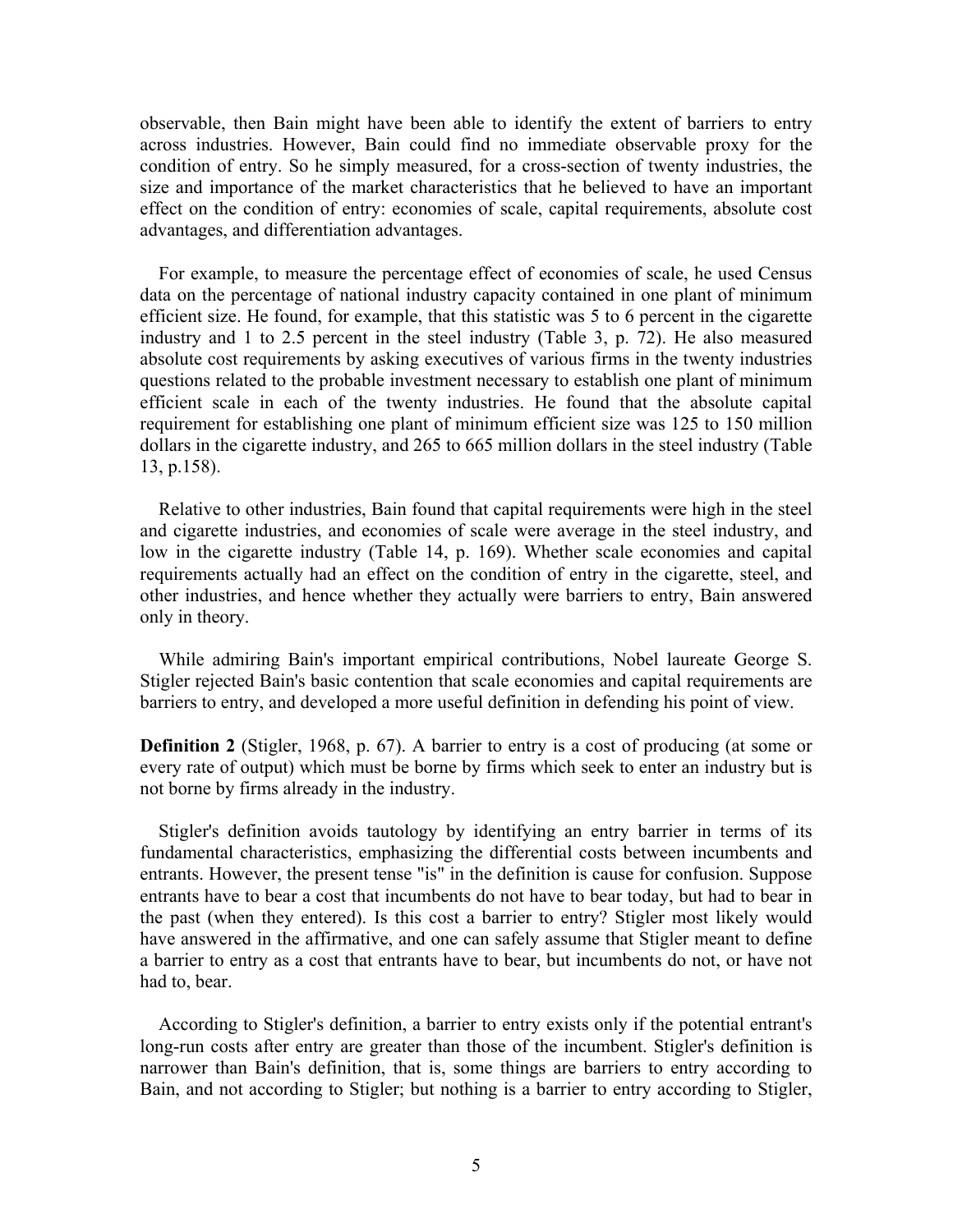and not according to Bain. In any given industry, entrants and incumbents enjoy the same scale economies as they expand their output. With equal access to technology, economies of scale are not a barrier to entry according to Stigler; but they are a barrier to entry according to Bain (via their percentage effects). Absolute capital requirements are not a barrier to entry either, according to Stigler, unless the incumbent never paid them; but they are a barrier to entry according to Bain, for they seem to be positively correlated with high profits.

 The spirit of Bain's definition did not fade after Stigler proposed an alternative definition. Ferguson (1974), who was mainly concerned with the question of whether advertising is a barrier to entry, proposed a definition that follows Bain's, but with the additional requirement that incumbents earn monopoly profits.

**Definition 3** (Ferguson, 1974, p.10). A barrier to entry is a factor that makes entry unprofitable while permitting established firms to set prices above marginal cost, and to persistently earn monopoly return.

 Ferguson pointed out that pricing above marginal cost in the long run is not sufficient for incumbent firms to persistently earn above-normal profits. Incumbents only earn above-normal profits if prices exceeds average cost. Prices may not exceed average cost even though they exceed marginal cost because of price or non-price competition among existing firms.

 For example, existing firms might compete through advertising. Then potential entrants might be required to pay large fixed advertising costs to enter the industry. However, incumbents also pay these fixed advertising costs to compete in the industry. These costs increase the average cost curves of incumbents, as well as entrants (without affecting their marginal cost curves). As long as they are not a source of scale economies, even if they allow incumbents to set prices above marginal cost, they are not a barrier to entry according to Ferguson's definition, because they increase incumbents' average cost, thereby dissipating their above-normal profits, and hence reducing the incentives of potential entrants to enter the industry. In contrast, they are a barrier to entry according to Bain simply because they allow incumbents to price above marginal cost without inducing entry.

 The definitions of Bain, Stigler, and Ferguson all focus attention on the different opportunities facing insiders and outsiders. According to Baumol (1982), these definitions divert attention away from other important barriers to entry, such as legal restrictions. For example, Baumol argues that the legal restriction that drivers must own an official medallion before supplying taxi services is a barrier to entry into the taxi industry if the medallion is costly, because it reduces the supply of taxi services.<sup>2</sup> However, both incumbent and entrant had to bear the cost of the medallion, so Stigler's

1

 $2^2$  Here, Baumol is using a more literal definition of a barrier to entry: a barrier to entry is anything that reduces entry.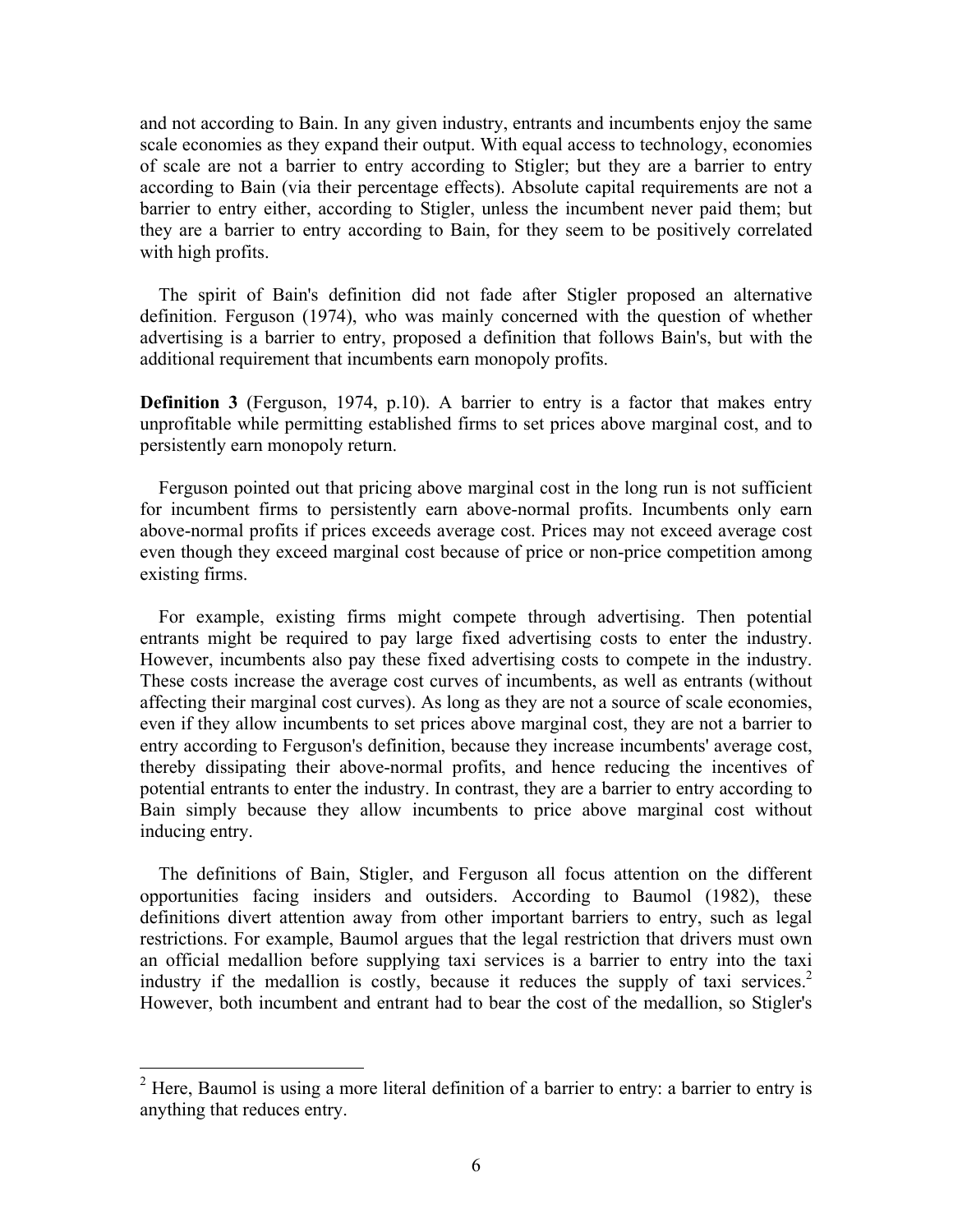definition fails to identify the barrier to entry. Moreover, since the price of the medallion reduces profits, the definitions of Bain and Ferguson also fail to identify the barrier.

 Moreover, a barrier to entry in the taxi industry could even increase social welfare insofar as it reduces excessive traffic. Baumol's main point of contention with existing definitions is that they do not explicitly account for the possibility that a barrier to entry may enhance social welfare, and hence, given the negative connotation generally attached to the term "barrier to entry," tacitly support the presumption that a barrier to entry necessarily reduces welfare. By preserving monopoly profits, patents encourage research and development of new products and processes, which could be socially beneficial. That firms in an industry with barriers to entry are earning high profits, or these firms have lower costs than outsiders, is not necessarily an indication that social welfare would be higher if the barriers to entry were absent.

 Fisher (1979), dissatisfied with existing definitions for much the same reasons that Baumol was dissatisfied with them, proposed another definition, which is in the spirit of Bain's and Ferguson's definition, but is normative rather than positive.

**Definition 4** (Fisher, 1979, p. 23) A barrier to entry is anything that prevents entry when entry is socially beneficial.

 According to Fisher, a barrier to entry exists if incumbents earn profits that are unnecessarily high, in the sense that society would be better off if they were competed away, but firms do not enter to do this. To determine whether a potential barrier to entry causes profits to be unnecessarily high, Fisher asks whether potential entrants make a calculation that is any different from the one that society would want them to make in order to decide whether to enter a market, given this barrier to entry.

 Consider, for example, an industry that firms can only enter if they make a large capital expenditure. A firm will not enter if the profits that it anticipates in the long run will not be sufficient to justify the initial capital requirement. But this is exactly the calculation that society would want the potential entrant to make. The capital expenditure would be socially wasteful if it did not guarantee a rate of return that exceeded the rate of return that it could earn if it were invested elsewhere. Therefore, according to Fisher's definition, an initial capital requirement, no matter how large, is not a barrier to entry. It is not a barrier to entry according to Stigler's definition either, but only because incumbent and entrant both had to pay it in the same amount. which is an entirely different reason.

 Von Weizsacker (1980, 1) proposed a second normative definition, which is based on Stigler's rather than Bain's definition, in that it focuses on the differential costs between incumbents and entrants, rather than on the profits of incumbents.

**Definition 5** (Von Weizsacker, 1980, p. 400). A barrier to entry is a cost of producing that must be borne by a firm which seeks to enter an industry but is not borne by firms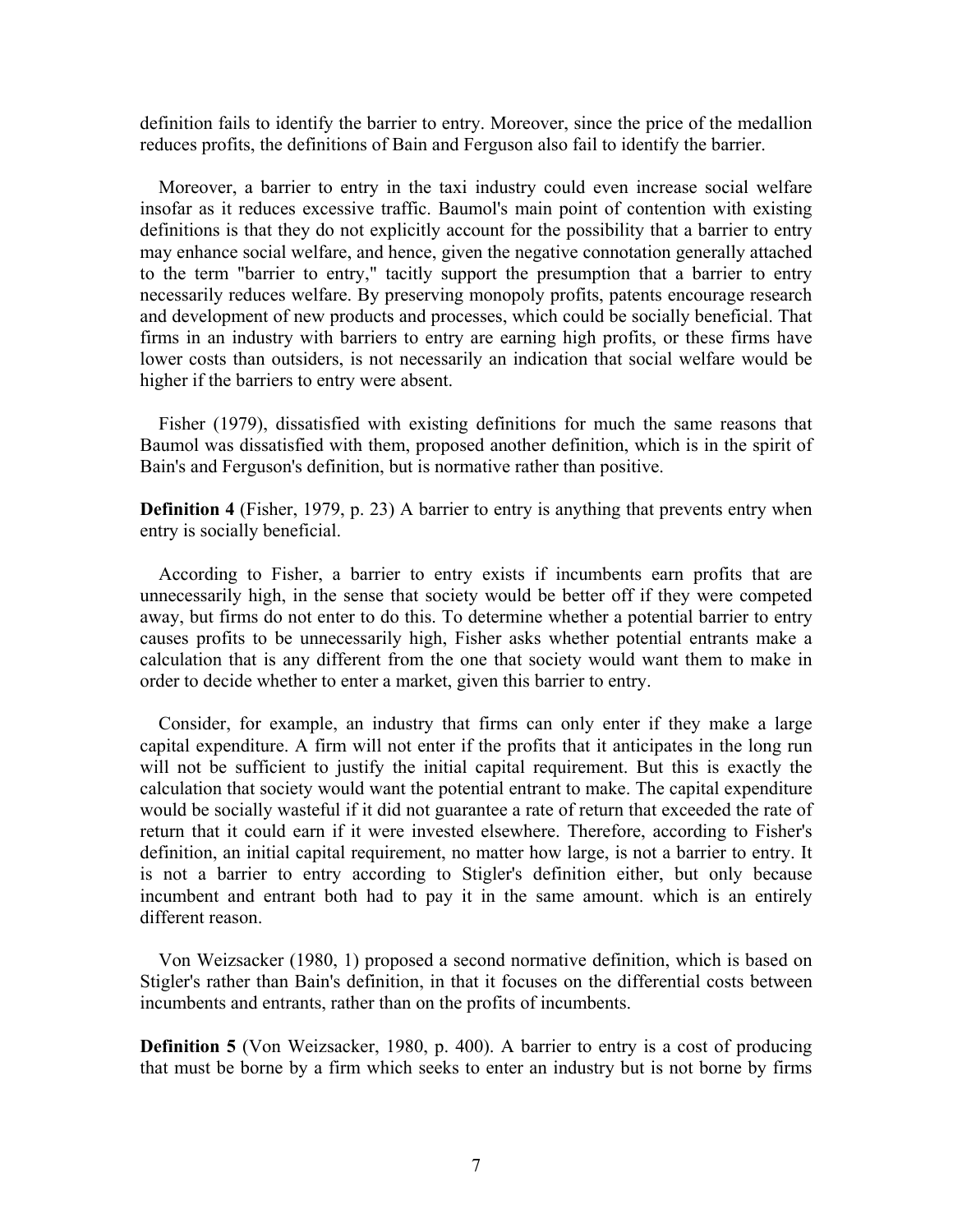already in the industry and that implies a distortion in the allocation of resources from the social point of view.

 Von Weizsacker argues that a cost differential is a barrier to entry only if it results in a decrease in welfare. His point is that the number of firms in a Cournot industry can be greater than the socially optimal number of firms. To prove his point, he develops a model of an industry with economies of scale, and shows that the number of active firms in the Cournot equilibrium with free entry, defined as the largest number of firms such that the Cournot equilibrium is still profitable, exceeds the number of active firms that would maximize social surplus, defined as the sum of consumer surplus and market profit at the level of total industry output that arises when all firms set price equal to marginal cost. In this model, economies of scale are not a sufficient barrier to entry. Welfare would increase if the number of firms were limited to less than the free entry number. The cost savings that arise with fewer firms from taking advantage of economies of scale more than compensate for the reduction in total output from having fewer firms. In such an industry, additional barriers to entry could enhance welfare, by reducing the number of firms to their socially optimal level. However, industries where the number of firms is greater that the socially optimal number of firms are generally difficult to identify.<sup>3</sup>

 The definitions of Stigler and von Weizsacker focus on the cost disadvantages of entrants relative to incumbents. Gilbert (1989) argues that such definitions are unnecessarily confining, and proposes a new definition that focuses on the advantages of incumbents rather than the disadvantages of entrants.

**Definition 6** (Gilbert, 1989, p. 478). An entry barrier is a rent that is derived from incumbency.

<sup>&</sup>lt;sup>3</sup> The real-estate industry might be one example. According to Hsieh and Moretti (2003), this industry has few barriers to entry and the brokerage commission paid to real-estate agents is always a fixed 6 percent of the selling price of the house. The price of a typical house in Boston has long been much higher than the price of a typical house in Minneapolis. Since the commission rate is fixed, this implies that the brokerage fee from selling a typical house in Boston is much higher than that in Minneapolis. However, because the industry has few barriers to entry, there are more real-estate agents in Boston, even though the total number of homes sold each year is higher in Minneapolis. Therefore, the average real-estate broker in Minneapolis is much more productive than the average broker in Boston. Even though the price of a typical house is much higher in Boston, real-estate agents are no better off in Boston than in Minneapolis. The higher commissions in Boston are simply wasted through entry of real-estate agents seeking to earn higher commissions, agents who could be engaged in other profitable activities. A larger number of agents in Boston, higher agent productivity in Minneapolis, and real wages of agents that are no higher in Boston than in Minneapolis, may all be indications that there are more than the socially optimal number of agents in the Boston real-estate industry.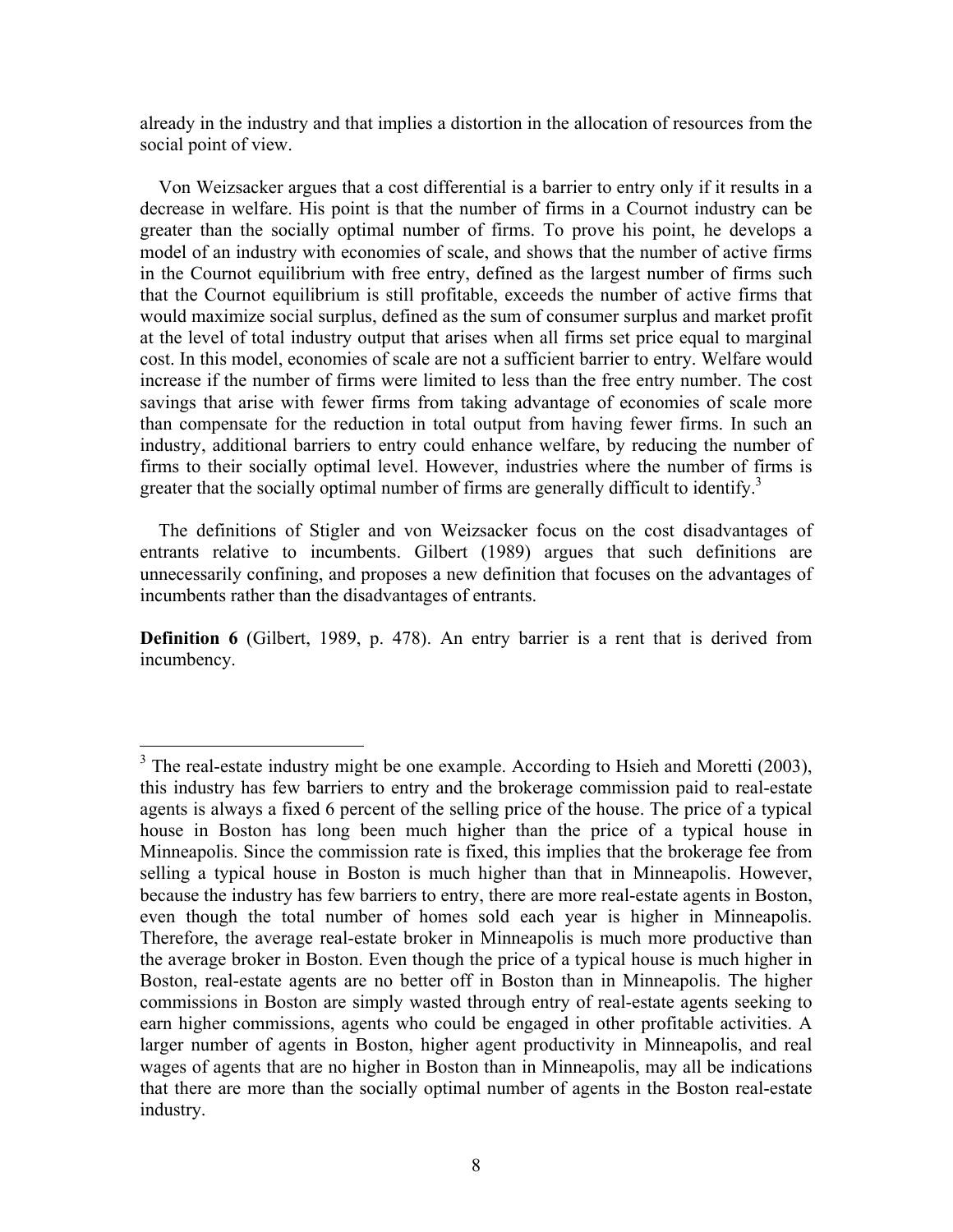According to Gilbert, a barrier to entry is the additional profit that a firm can earn as a sole consequence of being established in the industry. An incumbent may be able to earn profit and exclude entry not only because of cost advantages over entrants. Suppose the incumbent can commit itself to producing the monopoly output, and this being the case, no other firm can enter at a profit.<sup>4</sup> Then entry is excluded in this market even though the incumbent has no cost advantage over a new entrant, since both had to pay the sunk costs. Sunk costs are a barrier to exit for the incumbent, which allows it to commit to a level of output, which in turn deters entry, earning the incumbent a rent. Thus, exit barriers for incumbents create entry barriers for entrants.

 Moreover, Gilbert argues that incumbents can use strategic behavior to exploit sunk costs to their advantage. Sunk costs increase the entrant's loss in the event that entry fails, which makes the incumbent's threats of strategic entry deterrence more effective. Thus, exit barriers for entrants create entry barriers for entrants. In these ways, sunk costs provide a rent to incumbents, and hence are a barrier to entry according to Gilbert's definition. The legal restriction that drivers must buy an official medallion from city authorities before supplying taxi services may be a barrier to entry according to Gilbert's definition for the same reason, while it is not a barrier to entry according to the definitions of Bain, Stigler, Ferguson, Fisher, or von Weizsacker.

 Disagreement over the definition of a barrier to entry has persisted. Authors of modern textbooks in industrial organization openly document the lack of consensus (see for example, Viscusi et al, 2000, p. 159-163, and Church and Ware, 1999, p. 513-518). In a popular textbook, Carlton and Perloff (1994) propose a literal definition of a barrier to entry.

**Definition 7** (Carlton and Perloff, 1994, p. 110). A barrier to entry is anything that prevents an entrepreneur from instantaneously creating a new firm in a market. A longrun barrier to entry is a cost that must be incurred by a new entrant that incumbents do not (or have not had to) bear.

 The authors argue that the first definition is rarely useful in practice, for it implies that any capital requirement is a barrier to entry and that any industry in which entry takes time has a barrier to entry. They note that the term "barrier to entry" is often used to refer to both costs of entering and the time required to enter. However, to our knowledge, they are the first to propose a definition that explicitly includes a time dimension.<sup>5</sup> Unfortunately, they avoid the timing issue thereafter by considering only barriers to entry in the long run. Entry erodes profits in the long run. Therefore, if a firm earns profits in the long run, the industry must have long run barriers to entry. The authors argue that a firm can only earn profits in the long run if they have an advantage over potential entrants, which leads them to adopt a modern version of Stigler's definition. Notice that

1

<sup>&</sup>lt;sup>4</sup> In this case, Bain's assumption that entrants expect incumbents to maintain their preentry output levels even after entry has occurred is valid.

 $<sup>5</sup>$  Shephard (1997) also distinguishes between the extent and speed of entry (p. 209), but</sup> does not explicitly incorporate speed into a definition of an entry barrier.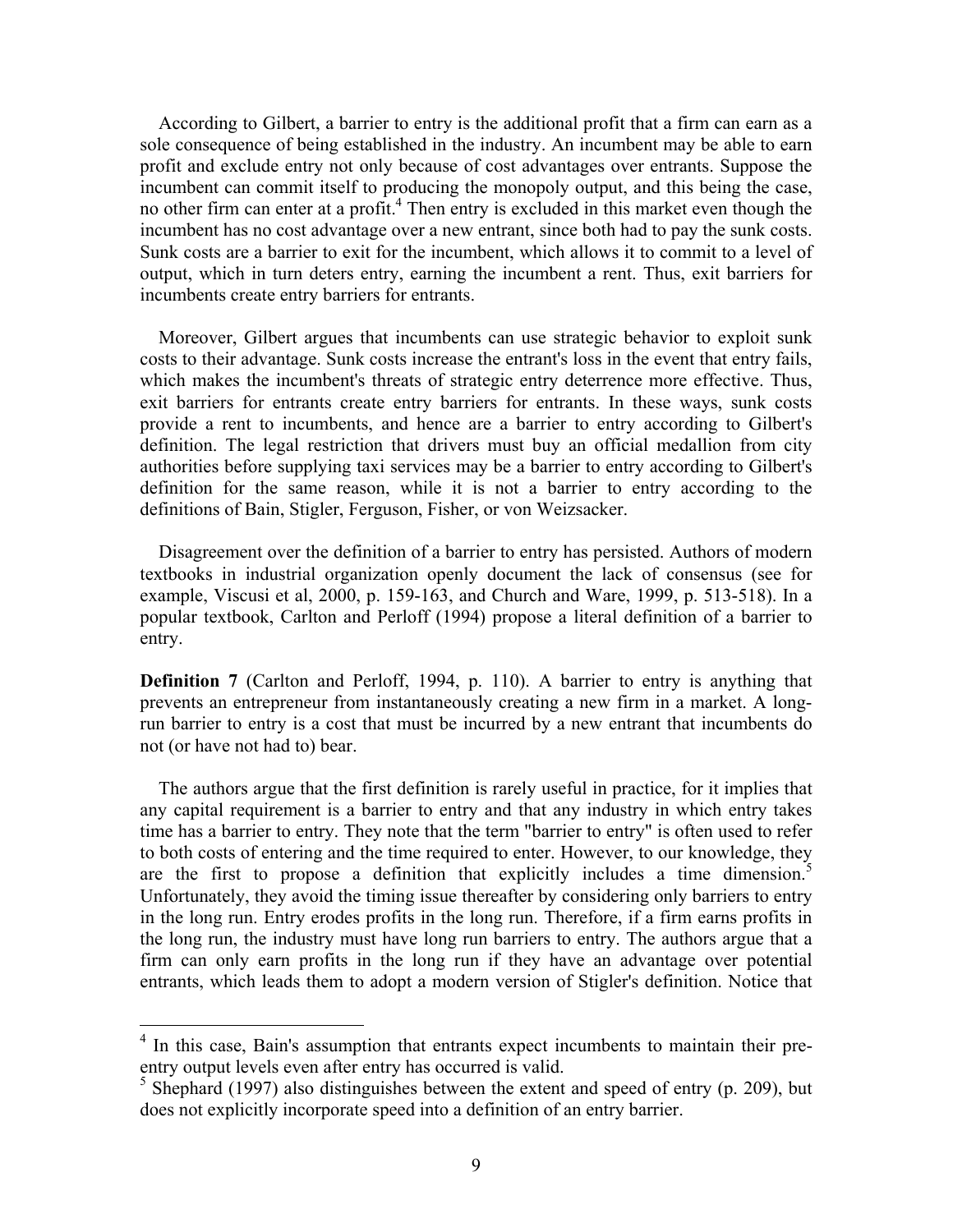their version clears up the confusion about the present tense "is" in Stigler's original definition.

 In another popular textbook, Church and Ware (1999) distinguish between structural and strategic barriers to entry, reserving the term "barrier to entry" only for the former.

**Definition 8** (Church and Ware, 1999, p. 487). An entry barrier is a structural characteristic of a market that protects the market power of incumbents by making entry unprofitable.

 Most definitions before this one were implicitly intended to apply mainly to structural market characteristics anyway. That is not to say that these definitions could not, in principle, be applied to strategic behavior also. However, most strategic behavior involves sacrifice by incumbents in order to inflict losses on entrants. Thus strategic behavior is never a barrier to entry according to any definition that is inspired from Stigler's.

 To justify his focus on structural barriers to entry, Von Weizsacker (1980, 2) conjectures that entry deterrence strategies are not even available to incumbents without structural barriers to entry. This view is extreme. The music animation industry has no significant structural barriers to entry, yet Disney has successfully and persistently deterred entry into the industry through a host of competitive tactics (need citation). More likely, competitive tactics by incumbents intertwine with the structural characteristics of the industry to create barriers to entry.

 We have seen that the concept of a barrier to entry has a rich and confused heritage in economics. In attempting to define the term, economists have made at least eight fruitful distinctions: (1) barriers to the expansion of existing firms versus barriers to the creation of new firms, (2) incumbents earning high profits versus entrants having greater costs than incumbents, (3) incumbents pricing above marginal cost versus incumbents earning profits that are above normal, (4) entry being deterred versus social welfare being reduced, (5) advantages of incumbents versus disadvantages of entrants, (6) barriers to entry versus barriers to exit, (7) speed of entry versus extent of entry, and (8) structural versus strategic barriers to entry.

### **I.B. LAW**

The most basic antitrust laws were laid out in the Sherman Act of 1890 and the Clayton Act of 1914. By section 1 of the Sherman Act, *collusive actions* such as price-fixing, market rigging, and sales-allocating schemes, and other practices in restraint of trade are illegal: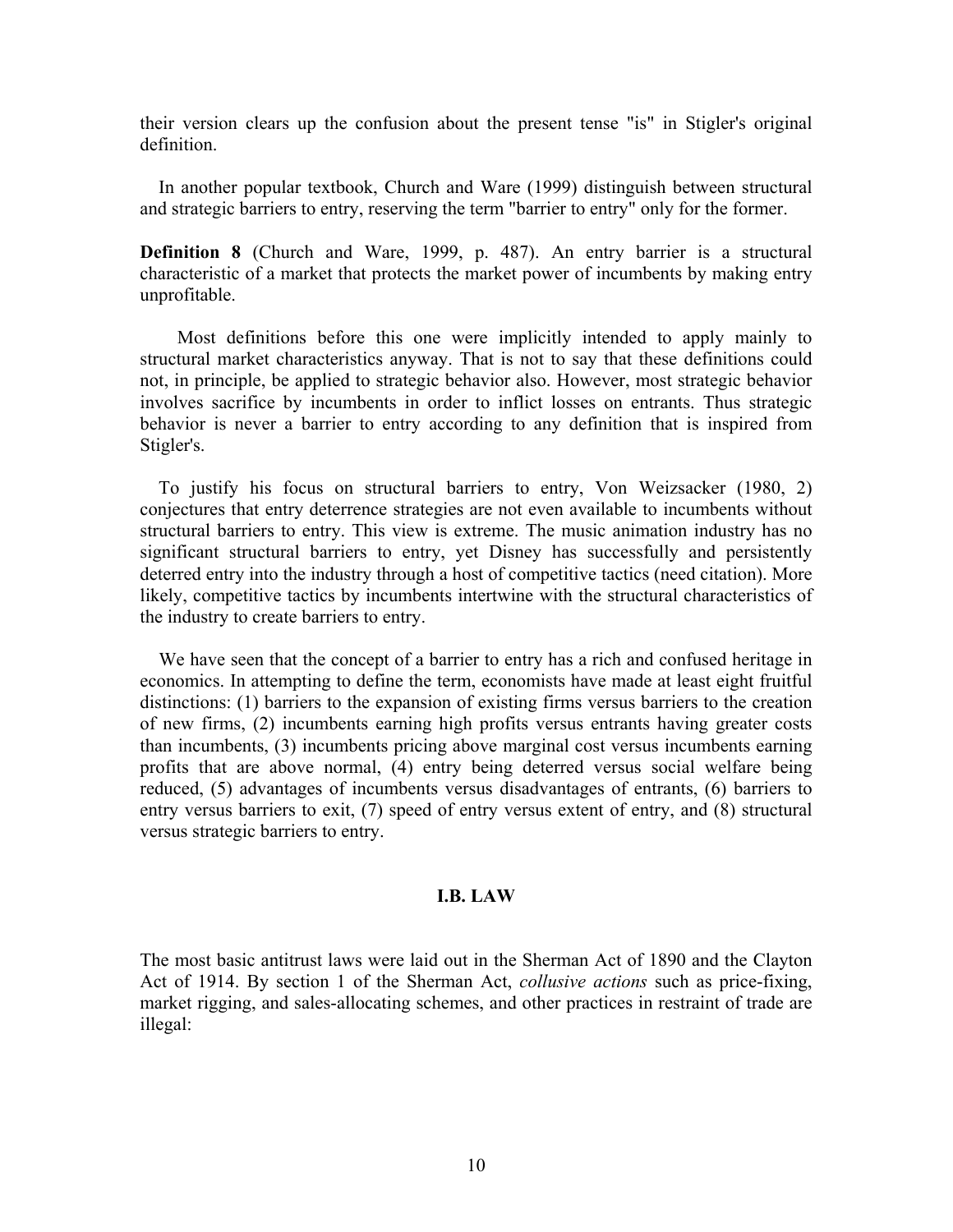*Sherman Act, Section 1*. Every contract, combination in the form of trust or otherwise, or conspiracy, in restraint of trade or commerce among the several States, or with foreign nations, is declared illegal.

By section 2 of the Sherman Act, *monopolization* or attempt to monopolize is illegal:

*Sherman Act, Section 2*. Every person who shall monopolize, or attempt to monopolize, or combine or conspire with any other person or persons, to monopolize any part of the trade or commerce among the several States, or with foreign nations, shall be deemed guilty of a felony.

By section 7 of the Clayton Act, *mergers* that substantially reduce competition are illegal:

*Clayton Act, Section 7*. No person engaged in commerce or in any activity affecting commerce shall acquire, directly or indirectly, the whole or any part of the stock or other share capital and no person subject to the jurisdiction of the Federal Trade Commission shall acquire the whole or any part of the assets of another person engaged also in commerce or in any activity affecting commerce, where in any line of commerce or in any activity affecting commerce in any section of the country, the effect of such acquisition may be substantially to lessen competition, or to tend to create a monopoly.

# II. ECONOMIC ANALYSIS

 As we have seen, the concept of an entry barrier has a rich and confused heritage in economics. To clear up the confusion, we offer a new classification of entry barriers:

**Definition 8.** An economic barrier to entry is a cost that must be incurred by a new entrant and that incumbents do not or have not had to incur.

**Definition 9.** An antitrust barrier to entry is a cost that delays entry, and thereby reduces social welfare relative to immediate but equally costly entry.

 Most economic entry barriers are antitrust entry barriers. However, many antitrust entry barriers are not economic. Indeed, the economic definition derives from Stigler's work, which served to complete the edifice of Chicago antitrust thought. The Chicago School has consistently argued against the need for "draconian" measures against monopoly and collusion, such as those in the Sherman and Clayton Acts (see Posner, 1979). No surprise, then, that their definition of a barrier to entry is stricter than those that the legal authorities had in mind when they enacted the draconian measures.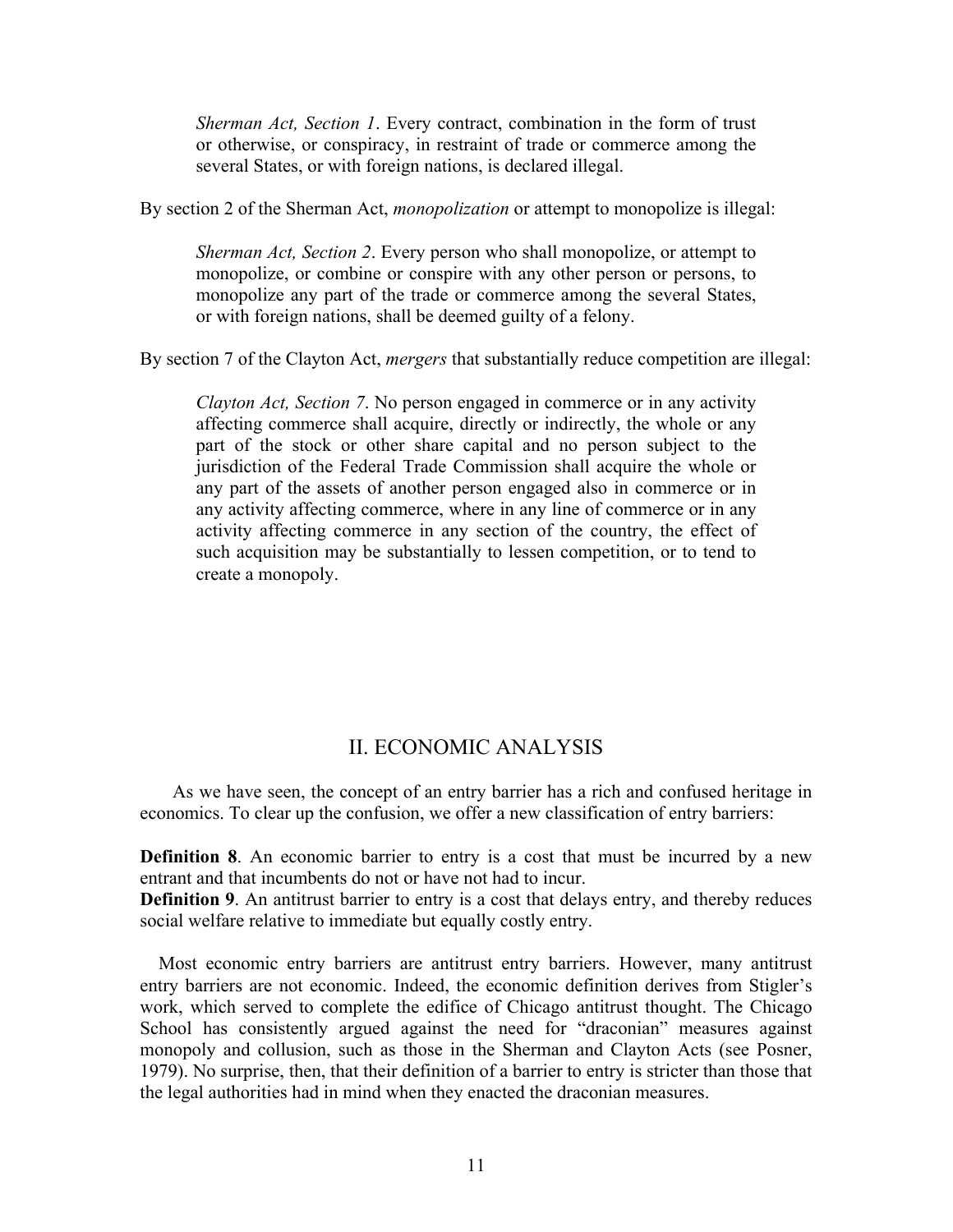When free entry leads to the efficient number of firms, if a market has no antitrust entry barriers, then it is efficient. If it has no economic entry barriers, then it is eventually efficient. An antitrust entry barrier in a market that is otherwise efficient reduces welfare relative to what it would have been in the absence of that barrier.

 The presence of an antitrust entry barrier does not necessarily mean that a merger should be disallowed. The net change in welfare resulting from the merger could still be positive. Rather, the presence of the antitrust barrier means that welfare would be higher if that barrier did not exist.

 In our analysis, we also find it useful to distinguish between direct and reinforcing barriers:

**Definition 10.** A primary barrier to entry is a cost that constitutes a barrier to entry on its own.

**Definition 11**. An ancillary barrier to entry is a cost that does not constitute a barrier to entry by itself, but reinforces other barriers to entry if they are present.

 A group of small primary barriers may constitute a significant entry barrier. A group of small ancillary barriers do not commonly constitute a significant entry barrier unless other primary barriers are also present. However, in some cases, large ancillary barriers can combine, and reinforce each other, to form a large primary entry barrier.

 A particular ancillary barrier may produce a primary entry barrier only when combined with a restricted class of other ancillary barriers, or reinforce only a restricted class of other primary entry barriers. If a market possesses no entry barrier from either class, the ancillary barrier in question does not deter entry.

 We now employ the concepts introduced in this and the previous section to assess the nature of the barriers to entry posed by scale economies, capital requirements, and several of the other usual suspects.

# III. THE USUAL SUSPECTS

 In this section, we provide a catalogue of industry characteristics and competitive tactics that inhibit or encourage the entry of new firms into the industry.

# **III.A. SCALE ECONOMIES**

 With access to credit, an entrant could easily build a plant of minimum efficient scale. The problem is that incumbents have already built plants of minimum efficient scale. If the added output of the entrant's plant of minimum efficient scale is large relative to industry demand and existing output, the product price would fall below the entrant's per unit cost, so that entry would be unprofitable.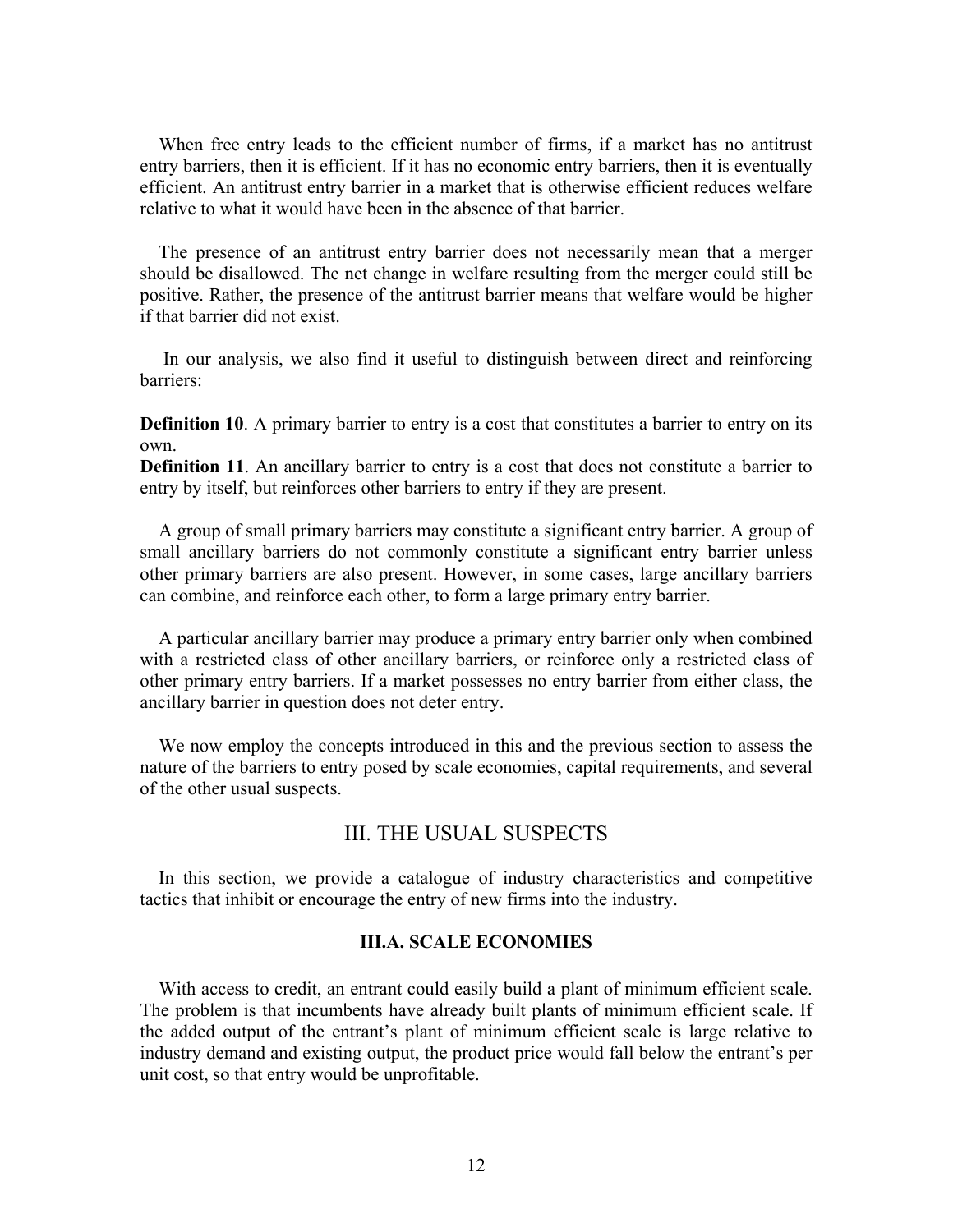However, this argument assumes that the new firm expects the incumbent to maintain its pre-entry output level even after entry has occurred. Once the new firm has entered, the incumbent may want to reduce its output from its pre-entry level, to prevent its profits from falling to zero. But then the entrant's profits might also be prevented from falling to zero, so that entry might be *ex ante* profitable. However, this requires some buyers to switch from the incumbent firm to the new entrant. Switching from an IBM computer system to that of a new rival may cause the business buyer to incur added costs for new software or for employee retraining. If such switching costs are high, then entry will not be profitable.

 On the other hand, the new firm could enter and slightly undercut the incumbent's price. It would then get all of market demand, and entry would be profitable, provided the new firm induced all consumers to switch to buying its product by setting a slightly lower price. Consumers may be loyal to existing brands, and for good reason. Rational consumers who have had experience with the existing brand may decide not even to try a new brand introduced at the same price and of equal *ex ante* attractiveness, for once the brand has been used, continuing to buy it involves less risk than trying the new brand. In order to offset brand loyalty, a new firm would have to offer a considerable price discount to lure consumers away. But at this discount, entry might no longer be profitable.

 Therefore, scale economies are ancillary barriers to entry that reinforce other barriers to entry, such as customer switching costs and brand loyalty. Whether scale economies are economic barriers to entry depends on whether switching costs and brand loyalty are economic barriers to entry. The switching costs borne by entrants today are usually comparable to those that were borne by incumbents back when they entered the market, unless these incumbents were the pioneers. Thus, customer switching costs are not usually economic barriers to entry.<sup>6</sup>

 On the other hand, brand loyalty seems to confer a definite advantage to an incumbent over potential entrants, which may lead one to conclude that it is an economic barrier to entry. However, this advantage may have been costly for the incumbent to acquire, or it

<sup>&</sup>lt;sup>6</sup> Indeed, if scale economies are low, switching costs may even be entry boosters rather than barriers. Farrell and Shapiro (1988) analyze an overlapping generations model, in which two infinitely lived firms compete over price in the presence of buyer switching costs, and buyers live for two periods. If switching costs are greater than scale economies, the incumbent exploits his locked-in buyers and concedes the new buyers to the entrant (a Fat-Cat Effect). Although switching costs make it harder for entrants to attract attached buyers, they actually encourage entry to serve unattached ones. However, if scale economies are greater than switching costs, the incumbent firm keeps the potential entrant out in equilibrium. The switching costs protect the incumbent from the entrant's competition for attached buyers, while the economies of scale make it unattractive for the entrant to enter and serve only the unattached buyers. This suggests that scale economies and switching costs might both be ancillary barriers to entry that reinforce each other, as well as other primary barriers to entry.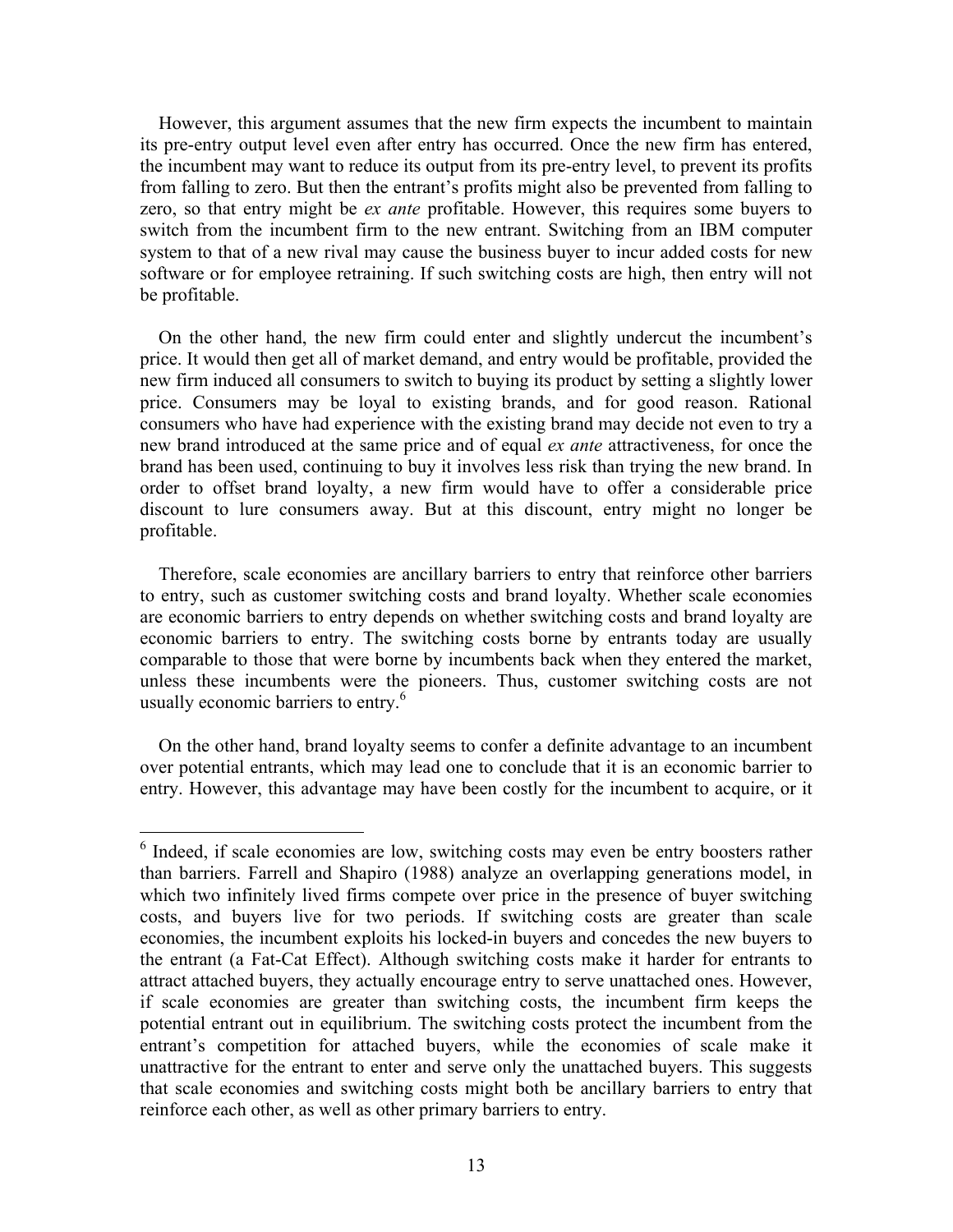may be relatively easy for potential entrants to overcome. Brand loyalty is an economic barrier to entry only if it provides the incumbent with an advantage that is more expensive for potential entrants to overcome than it was for the incumbent to acquire. This test is more stringent. Consumers may view purchases of baby food as particularly risky, so that brand loyalty in baby food may be particularly difficult for entrants to overcome; but firms' expenditures on advertising may also have to be particularly large in order to acquire brand loyalty in the market for baby food, so that, on the whole, brand loyalty in this market may not be an economic barrier to entry.

 Even if brand loyalty is not more expensive for the incumbent to acquire than for potential entrants to overcome, one might nevertheless argue that brand loyalty is an antitrust barrier to entry if it reduces welfare by delaying entry. Consumer loyalty can reduce consumer welfare only if consumers are ignorant of some underlying bioequivalence of the various brands in the market. Possibly, buyers may refuse to buy from a new entrant even though its brand is bio-equivalent to the incumbent's brand because they are not informed of this bio-equivalence, which is a market failure that might require intervention by the courts. One way for the courts to inform consumers about the homogeneity of brands is mandatory trademark licensing, since trademarks provide a good deal of information quickly to one who has experience with it. With mandatory trademark licensing, the courts can quickly inform consumers without their knowing it.

 We now argue more formally that scale economies are ancillary, antitrust barriers to entry. To do so, we present a simple model in which (1) scale economies do not delay entry on their own, (2) brand loyalty delays entry on its own, and (3) brand loyalty delays entry even longer in the presence of scale economies.

 Consider a one-shot entry game. A potential entrant first chooses whether or not to enter a market. If it chooses not to enter, the sole incumbent acts as a monopolist. If it chooses to enter, the entrant and incumbent play a Cournot duopoly game. The entrant and incumbent both have the same cost function  $C(q) = cq + f$ , where *c* is marginal cost, and *f* is fixed cost (the simplest expression of scale economies). Note that incumbent and entrant both have to bear the fixed cost  $f$ . Therefore,  $f$  is certainly not an economic barrier to entry in this model. The incumbent's inverse demand function is given by  $P(q) = 1 - Q$ , where Q is the total quantity produced by the industry, that is,  $Q = q_I + q_E$  if the potential entrant chooses to enter the market, and  $Q = q_I$  otherwise, where  $q_l$  and  $q_E$  are the incumbent's and entrant's quantity choices, respectively. The potential entrant's inverse demand function, if it chooses to enter the market, is given by  $P(q) = 1 - Q - \lambda$ , where  $\lambda$  is a measure of consumers' loyalty to the incumbent's brand. Note that if  $\lambda$  deters entry, then it is an economic barrier to entry, since in this model it is a cost to the entrant but not to the incumbent.

**Case 1**.  $\lambda = 0$  and  $f > 0$ 

In the subgame that follows entry, the incumbent and entrant's maximization problem is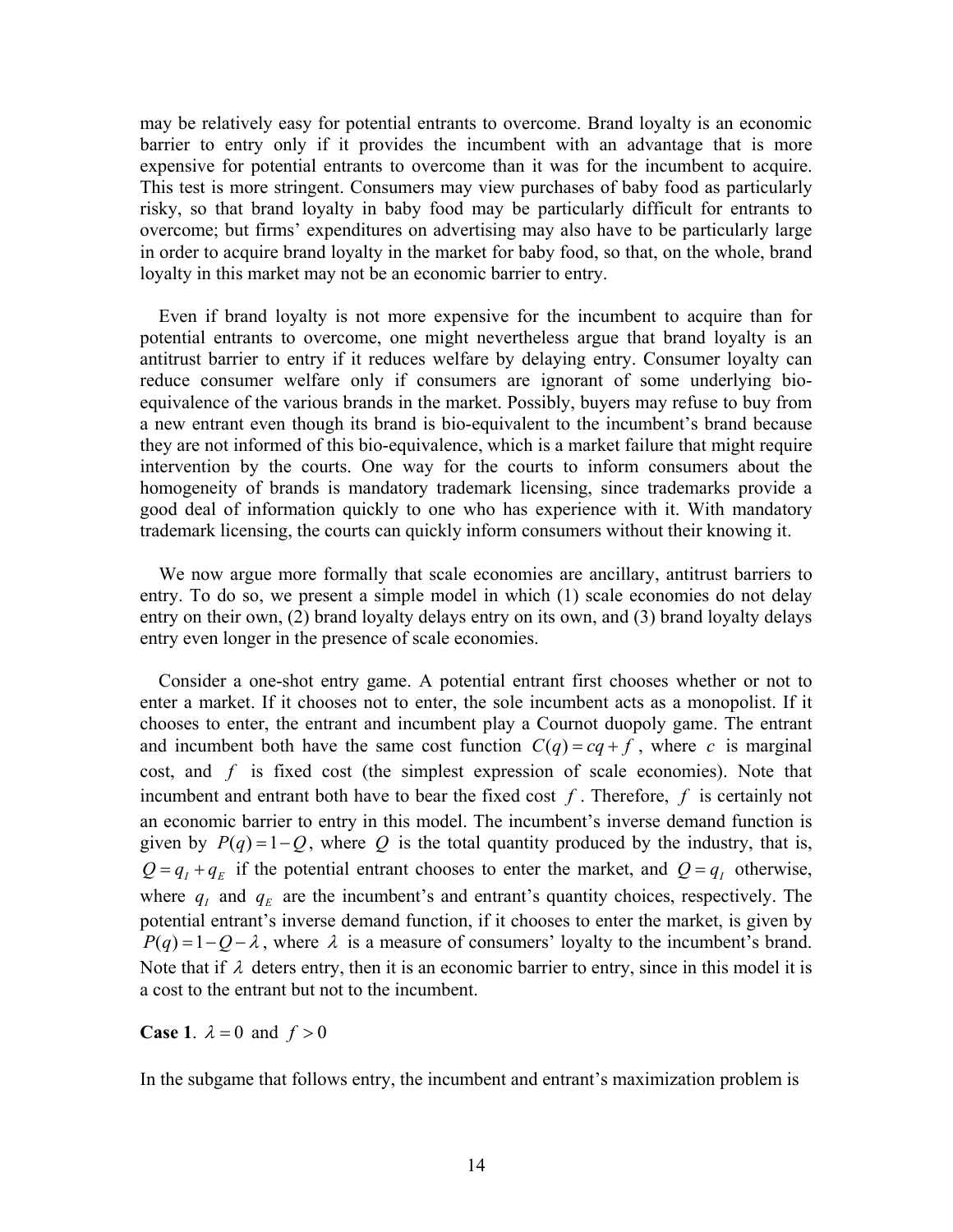$$
(1) \qquad \max_{q_i} (1 - Q)q_i - cq_i - f
$$

The equilibrium quantity choices of the incumbent and entrant are

(2) 
$$
q_1 = q_E = \frac{1-c}{3}
$$

Therefore, the incumbent and entrant's equilibrium profits are given by

(3) 
$$
\pi_I = \pi_E = \frac{(1-c)^2}{9} - f
$$

Hence, the potential entrant chooses to enter if and only if

$$
(4) \qquad f \leq \frac{(1-c)^2}{9}
$$

Note that if the marginal and fixed costs are small enough, inequality (4) is satisfied, so that the fixed cost never deters entry, in the absence of brand loyalty. In other words, for the parameter ranges defined by (4), scale economies are not primary barriers to entry.  $\Box$ 

Case 2. 
$$
\lambda > 0
$$
 and  $f = 0$ 

In this case, the entrant's maximization problem is

$$
(5) \qquad \max_{q_E} (1 - Q - \lambda) q_E - c q_E
$$

The first order condition yields

$$
(6) \qquad q_E = \frac{1 - q_I - c - \lambda}{2}
$$

The incumbent's maximization problem is

$$
(7) \qquad \max_{q_E} (1 - Q) q_E - c q_E
$$

Here, the first order condition yields

(8) 
$$
q_1 = \frac{1 - q_E - c}{2}
$$

Solving (7) and (8) simultaneously yields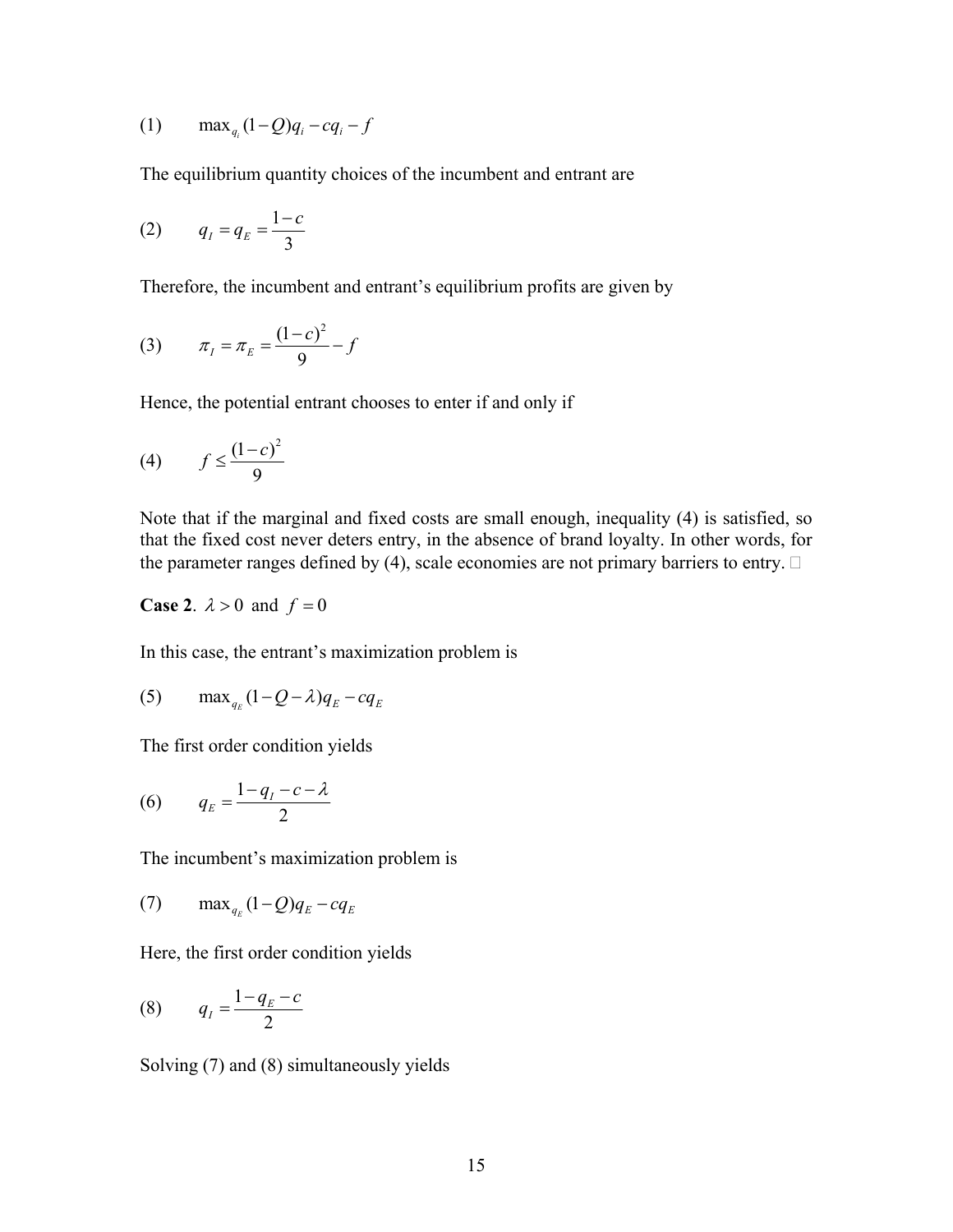(9) 
$$
q_1 = \frac{1 - c + \lambda}{3}
$$
 and  $q_E = \frac{1 - c - 2\lambda}{3}$ 

Therefore, the potential entrant's profits, if it chooses to enter the market, are given by

$$
(10) \qquad \pi_E = \frac{(1 - c - 2\lambda)^2}{9}
$$

The equation  $\pi_E = 0$  has the following root:

$$
(11) \qquad \lambda_1 = \frac{1-c}{2}
$$

Therefore, the potential entrant chooses to enter if and only if

$$
(12)\qquad \lambda < \frac{1-c}{2}
$$

where the quantity on the right hand side is the monopoly output. When brand loyalty is large enough, inequality (12) is not satisfied, and so entry is deterred, even in the absence of scale economies. In this case, brand loyalty is a primary, economic barrier to entry.  $\Box$ 

Case 3. 
$$
\lambda > 0
$$
 and  $f > 0$ 

In this case, the entrant' maximization problem is

$$
(13) \quad \max_{q_E} (1 - Q - \lambda) q_E - c q_E - f
$$

And the incumbent's maximization problem is

(14) 
$$
\max_{q_E} (1 - Q) q_E - c q_E - f
$$

The solutions to  $(13)$  and  $(14)$  are the same as the solutions to  $(5)$  and  $(7)$ :

(15) 
$$
q_1 = \frac{1 - c + \lambda}{3}
$$
 and  $q_E = \frac{1 - c - 2\lambda}{3}$ 

Therefore, the potential entrant's profits, if it chooses to enter the market, are given by

$$
(16) \qquad \pi_E = \frac{(1 - c - 2\lambda)^2}{9} - f
$$

The equation  $\pi_E = 0$  now has the following two roots: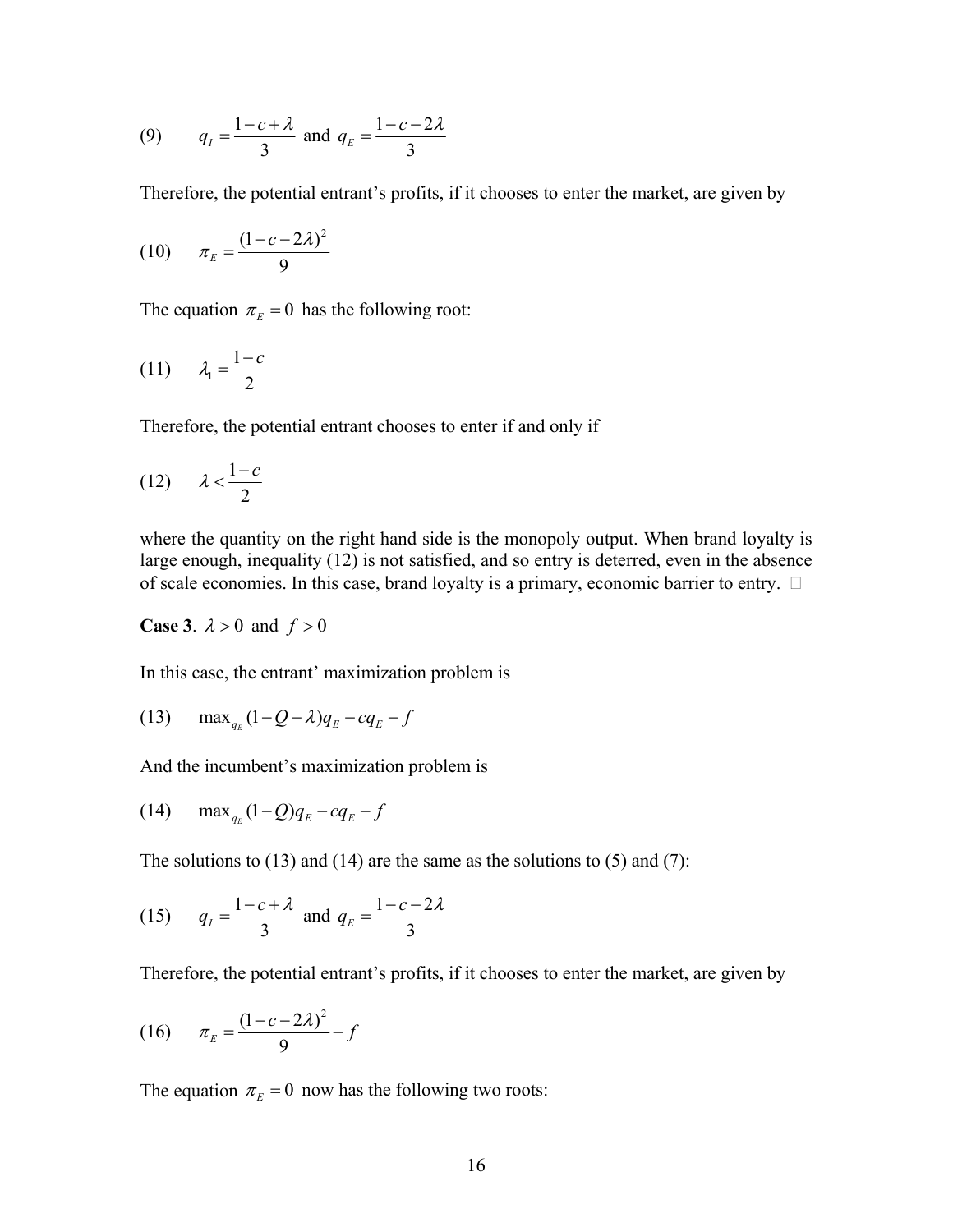$$
(17) \qquad \widetilde{\lambda}_{1,2} = \frac{1-c \pm 3\sqrt{f}}{2}
$$

Therefore, the potential entrant chooses to enter if and only if

(18) 
$$
\lambda < \frac{1 - c - 3\sqrt{f}}{2} < \frac{1 - c}{2}
$$

Hence brand loyalty deters entry for a larger range of parameters with scale economies than without them.

Can this imply that brand loyalty delays entry longer with scale economies than without them? The model does not have an explicit time dimension, but we can nevertheless address the issue of entry delay indirectly by considering how the model's parameters might change over time. Suppose that technological innovation in input markets will continuously reduce the industry's marginal cost *c* for all of its participants. Then, entry would eventually take place, all else approximately constant, for as *c* decreases, the inequalities in (18) are more likely to be satisfied. But entry would take place later with scale economies than without them, since the first inequality in (18) is stricter than the second.

Does the additional delay in entry occasioned by scale economies necessarily reduce social welfare? For an important class of demand functions (including linear demand), social welfare under Cournot competition is higher than social welfare under monopoly, because the profit loss incurred by the incumbent is not large enough to offset the price reduction that benefits consumers. In these cases, scale economies are ancillary, antitrust barriers to entry, since they delay entry by reinforcing the entry deterrent effects of brand loyalty, and thereby reduce social welfare.

# III.B. SUNK COSTS

 The necessity for firms to be large relative to the market in order to attain productive efficiency reinforces barriers to entry such as brand loyalty and customer switching costs. This is the percentage effects of scale economies on barriers to entry. Scale economies may also affect entry because the absolute amount of capital required for efficiency may be so large that relatively few entrepreneurs could secure the required capital, or that entrants could secure it only at interest rates that placed them at an important cost disadvantage relative to incumbents.

 However, many firms are capable of paying large capital costs, if the entry is worthwhile. Raising money for large projects is not necessarily more difficult than raising money for small projects. If capital markets work properly, raising capital should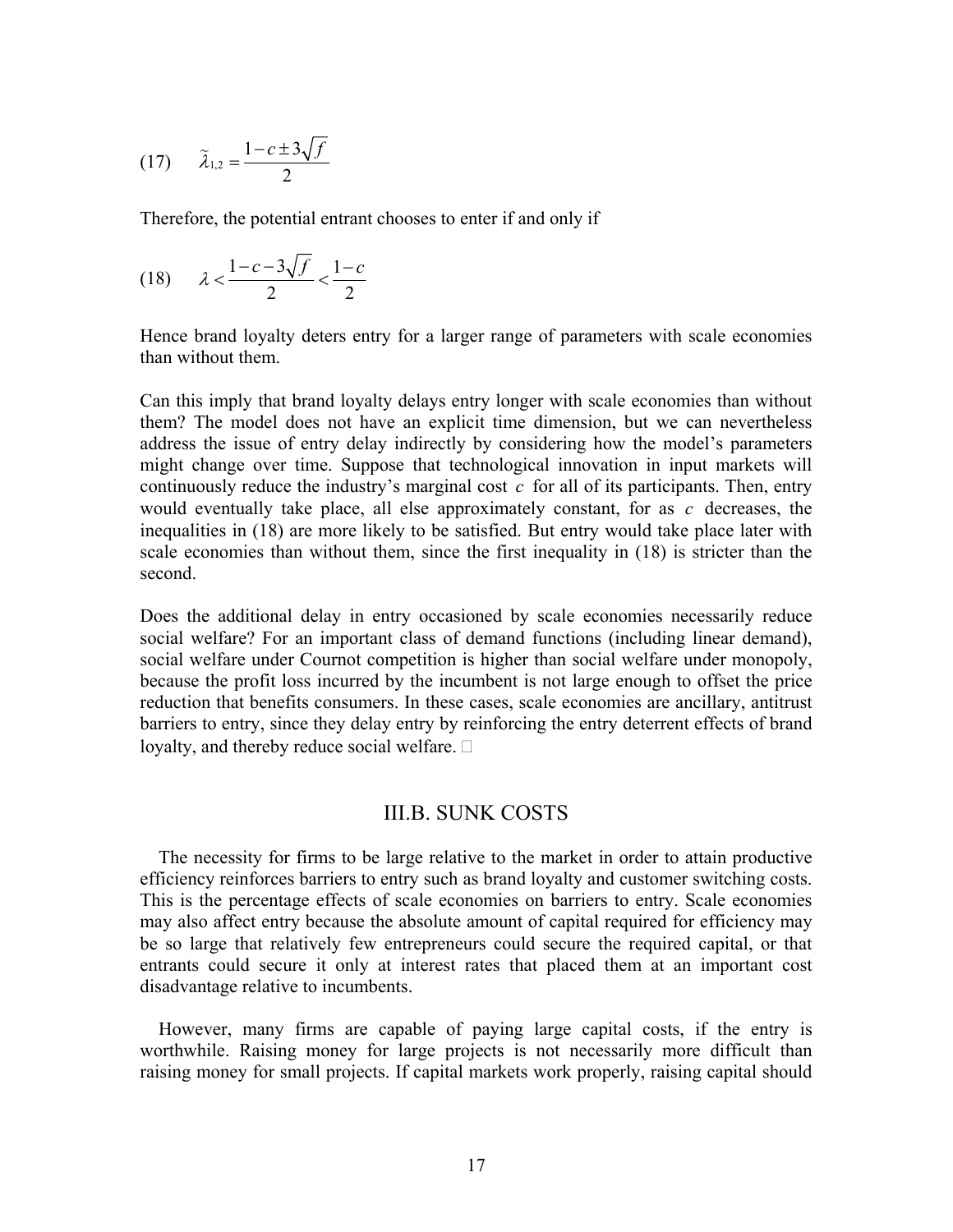be no more difficult for a profitable large-scale project than for a profitable small-scale project. Profitable projects should attract many investors.

 If capital markets do not work properly, prospective entrants may not be able to pay the large capital costs associated with entry even if entry is worthwhile, but incumbents may not be able to pay the large costs associated with replacing existing, depreciated capital either. Capital market imperfections favor wealthier and more experienced firms over entrepreneurs without track records, but the former are not necessarily the incumbents. Some entrants are large, diversified firms that build new plants in a new industry.7 Microsoft entering the internet browser business and Sony entering the videogame business are instances where the entrant was larger than the largest incumbent. Large capital requirements may be entry boosters rather than barriers for large diversifying firms, because they can enter knowing that they won't be bothered by pesky smaller competition.

 Nevertheless, large capital requirements can indirectly discourage entry. Instead of being barriers to entry in their own right, capital requirements often reinforce other barriers to entry, by making the risks larger. Thus, when a solid reputation is necessary to enter an industry, large costs make it difficult or impossible to test the market; instead, the entrant must commit large resources to enter. If large sunk costs are associated with entry and entry is unsuccessful, the entrant's losses are large. In such a setting, the threat of aggressive behavior by the incumbent may deter entry. The greater the potential loss, the more potent is the threat of aggressive behavior. By magnifying risks, capital requirements reinforce other barriers to entry. Therefore, capital requirements are ancillary barriers to entry, especially if a significant proportion of them are sunk.

 Capital costs are not ancillary, economic barriers to entry, since incumbents had to bear capital costs in the past similar in size to those that entrants have to bear today. Capital costs are analogous to an admission fee, which must be borne by any firm that enters the industry. Although capital costs are not economic barriers to entry, they may nevertheless be antitrust barriers to entry. Sunk costs cause firms to delay entry because of their option value. The option of entering is lost once the firm enters. With uncertainty about market conditions, this option has value. Thus, dynamic entry is delayed relative to a static world.

We now argue more formally that sunk costs are ancillary, antitrust barriers to entry. To do so, we present a simple model in which (1) sunk costs do not delay entry in the absence of uncertainty, (2) uncertainty does not delay entry in the absence of sunk costs, but (3) uncertainty and sunk costs combine to delay entry.

 $\overline{a}$ 

 $<sup>7</sup>$  Although in most industries usually no more than 4 percent of entrants are large</sup> diversifying firms, these large entrants are typically the primary engines of industry growth. Baldwin and Gu (2003) find that in Canada almost all the contribution of plant turnover to productivity growth is due to more productive new plants of multi-plant firms displacing existing plants of multiplant firms, suggesting that small independent singleplant firms have had little impact on aggregate productivity.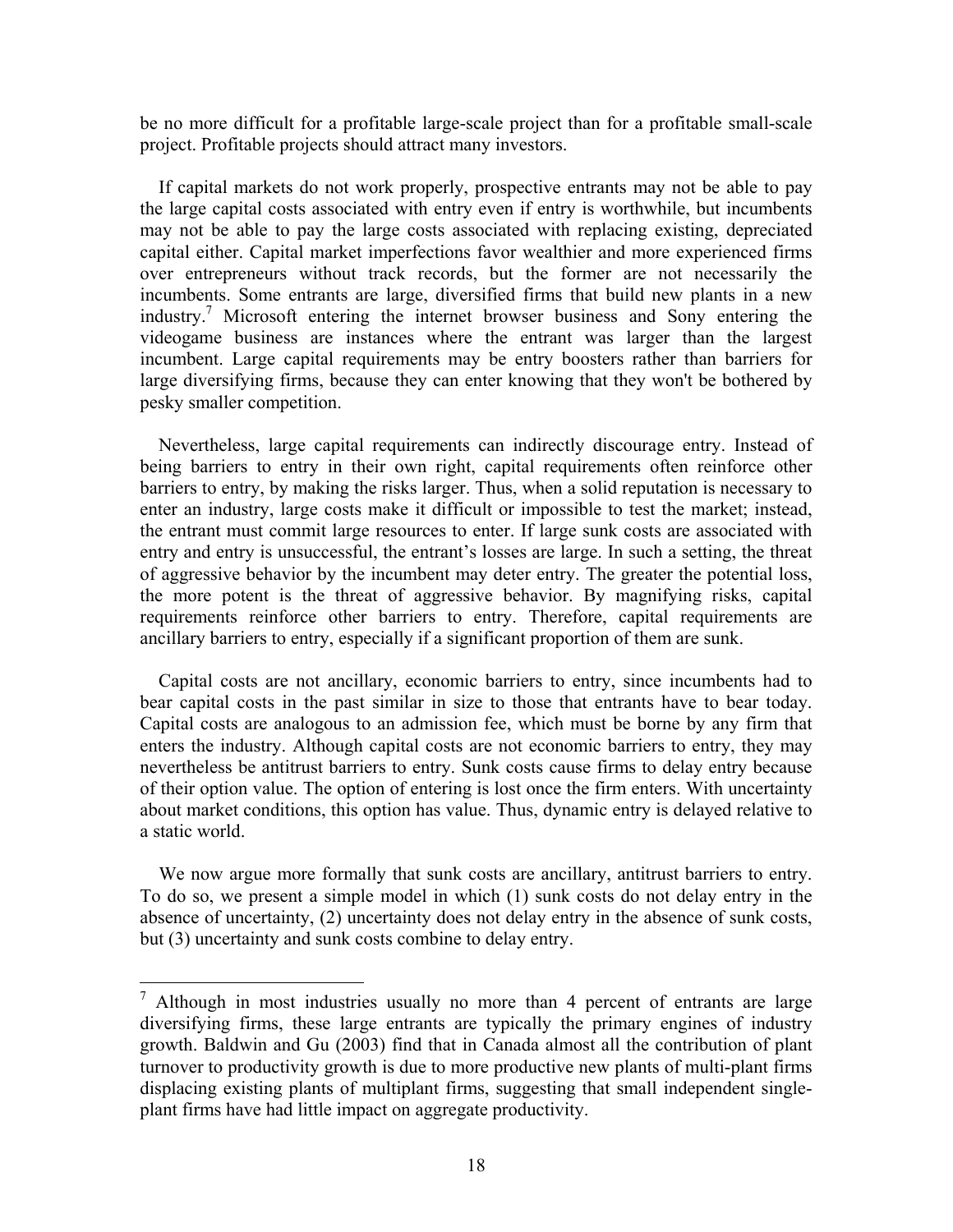Consider a two-period entry deterrence model in which a prospective entrant is uncertain about the incumbent's type. The incumbent is either aggressive, with probability  $\alpha$ , or weak, with probability  $1-\alpha$ . The aggressive incumbent never accommodates. In period 1, the potential entrant chooses whether or not to enter, not knowing the incumbent's type. If the potential entrant enters, the weak incumbent chooses whether or not to accommodate. If the incumbent does not accommodate, its payoff is  $0 + \delta \pi^m$ , where  $\delta$  is the discount factor, and the entrant's payoff is  $-\sigma$ , where  $\sigma$  is a measure of the extent to which the capital costs of entering the industry are sunk. If the weak incumbent accommodates, the weak incumbent and entrant both get the Cournot payoff,  $\pi^c$ , in each of the two periods, for a total payoff of  $(1+\delta)\pi^c$ .

 If the potential entrant does not enter in period 1, it chooses whether or not to enter in period 2. At the end of period 1, just before period 2, the entrant learns the incumbent's type (perhaps because it has had time to observe the incumbent's reaction to other entrants). If the potential entrant does not enter in either period, its payoff is 0, and the incumbent's payoff is  $\pi^m(1 + \delta)$ , where  $\pi^m$  is the monopoly profit. If the incumbent does not accommodate in period 2, then its payoff is  $\pi^m$  and the entrant's payoff is  $-\delta\sigma$ . If the weak incumbent accommodates in period 2, then its payoff is  $\pi^m + \pi^c \delta$  and the entrant's payoff is  $\pi^c \delta$ . Notice that if  $\delta \pi^m < (1 + \delta) \pi^c$ , the incumbent never accommodates, and hence the potential entrant never enters if it has to incur any positive sunk entry cost. Henceforth, we assume that  $\delta \pi^m < (1 + \delta) \pi^c$ .

**Case 1**.  $\alpha \in \{0,1\}$  and  $\sigma > 0$ 

Suppose  $\alpha = 0$ . By backwards induction, the incumbent accommodates in both periods, and hence the entrant enters in period 1, regardless of  $\sigma$ . Now suppose  $\alpha = 1$ . In this case, the entrant knows that the incumbent never accommodates, and therefore it never enters, whether  $\sigma$  is small or large. Thus, large sunk costs do not delay entry, or do not cause additional entry delay, in the absence of uncertainty. In other words, sunk costs are not primary barriers to entry.

**Case 2**.  $\alpha \in (0,1)$  and  $\sigma = 0$ 

By backwards induction, the weak incumbent accommodates in both periods. Therefore, the potential entrant enters in period 2 if it has learned at the end of period 1 that the incumbent is weak, but does not enter if it has learned that the incumbent is aggressive. Now, the potential entrant's expected payoff from not entering in period 1 is  $(1 - \alpha)\delta \pi^c$ (which is a measure of the lost option value of entering), while its expected payoff from entering in period 1 is  $(1 - \alpha)(1 + \delta)\pi^c$ . Thus, the potential entrant always enters in period 1. Thus, uncertainty never deters entry, in the absence of sunk entry costs. In other words, uncertainty is not a primary barrier to entry either.  $\square$ 

**Case 3**.  $\alpha \in (0,1)$  and  $\sigma > 0$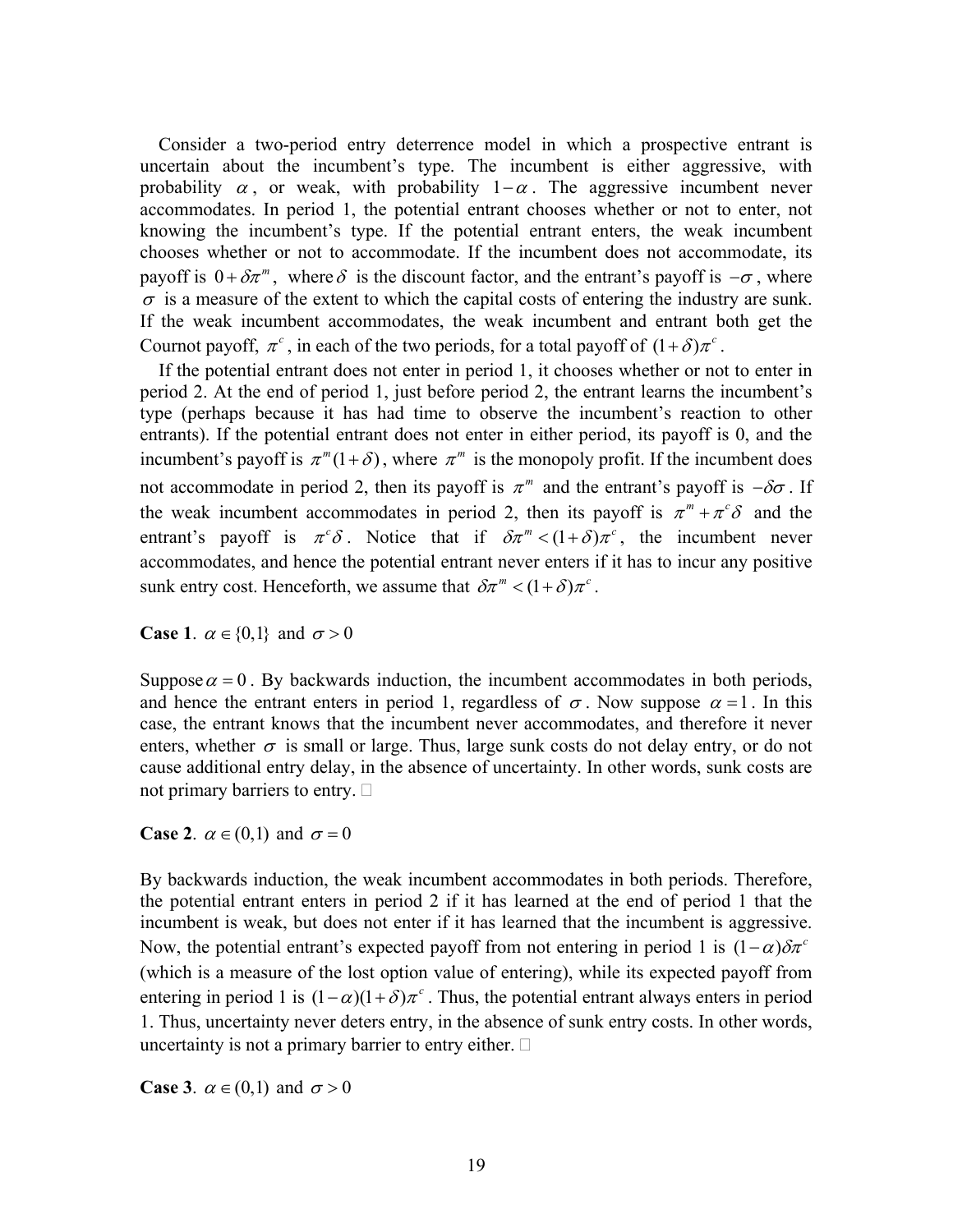By backward induction, we find, once again, that the weak incumbent accommodates in both periods, and therefore, the potential entrant enters in period 2 if it learns that the incumbent is weak, but does not enter if it learns that the incumbent is aggressive. The potential entrant's expected payoff from not entering in period 1 is still  $(1 - \alpha)\delta \pi^c$ , but now its expected payoff from entering in period 1 is  $\alpha(-\sigma) + (1 - \alpha)(1 + \delta)\pi^c$ . Therefore, the potential entrant does not enter in period 1 if and only if

$$
(19) \qquad \sigma > \frac{1-\alpha}{\alpha} \pi^c
$$

Thus, large sunk costs (high  $\sigma$ ) and uncertainty ( $\alpha$  not too small) can combine to delay entry until the realization of uncertainty. For an important class of demand functions, efficient entry is in advance of the realization of uncertainty. Hence, sunk costs and uncertainty are ancillary, antitrust barriers to entry that combine, and reinforce each other, to produce a primary, antitrust barrier to entry.  $\Box$ 

# **III.C. ABSOLUTE COST ADVANTAGES**

 Incumbents may have patents on superior production techniques, learned through research and development. And incumbents may have already established their operations in the most favorable locations, so that entrants may have to pay more for scarce raw materials and other crucial inputs, and ship them a greater distance than incumbents. Patents and locational disadvantages directly raise the average cost of entrants above those of incumbents at any common output level. Moreover, no entrant is capable of directly overcoming this cost. In the United states, patents are valid for twenty years, and firms that overtly breach other firms' patents are usually successfully prosecuted. These are costs that entrants have to bear but that incumbents have not had to bear. Therefore, they are direct economic (and hence antitrust) entry barriers.

 Do direct antitrust entry barriers, such as absolute cost advantages, necessarily reduce welfare? What about the social benefits of entry barriers, such as their tendency to encourage innovation? To the extent that absolute cost advantages create entry barriers and preserve monopoly profits, they supplement the incentives provided for development of new products by patents, trademark, and copyright law. If imitation is easy, then firms will have less incentive to incur the fixed costs of new product development since competitors that imitate will price to cover only their production costs and the innovative firm will have trouble recovering its development costs. This obviously reduces the incentives of firms to engage in the development of new products and as a result social welfare may be reduced. Dempsetz (1982) observes that entry barriers into production reduce entry barriers into innovation, and vice versa. Theorem: An increase in direct antitrust entry barriers in markets that are otherwise efficient reduces welfare.

 Capital market imperfections seem to be another source of absolute cost advantages for incumbents. Entrants may not be able to pay large capital costs even if entry is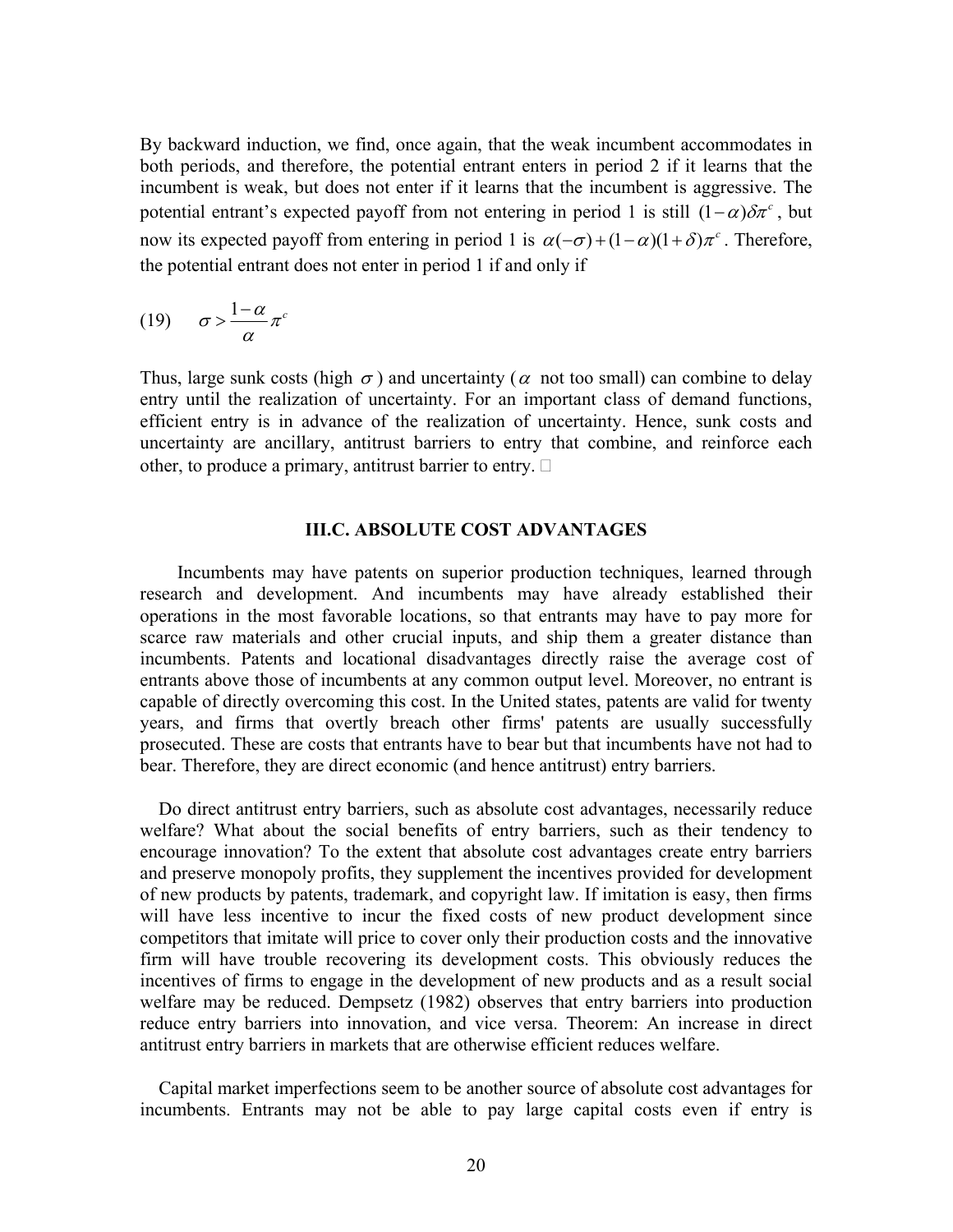worthwhile, because they may have trouble finding financing for their investments. Banks may be less eager to lend to entrants because they are less well known than incumbents. Another argument is that entrants may be prevented from growing as incumbents inflict losses on them in the product market in order to reduce their ability to find financing for new investments. For these reasons, entrants may have to pay higher interest rates on borrowed capital than incumbents (thus, its direct).

 A new entrant may have difficulty raising the necessary capital required to enter, either because of capital market imperfections or because of the risk associated with nonrecovery of investment. The risk of nonrecovery of sunk capital required to enter will raise the cost of capital of entrants above those of incumbents. The incumbent's track record in the market allows for a more accurate evaluation of its ability to recoup sunk expenditures. A similar record may not be available for entrants, thus making it difficult to distinguish between entrants who are likely to succeed and entrants who are likely to fail. This adverse selection problem raises the average cost of capital for all entrants. See paper: Adverse selection as a barrier to entry.

 However, capital market imperfections do not necessarily favor wealthier firms. Capital market imperfections favor wealthy firms. Not automatic that the incumbent has access to more capital, or is wealthier. Palm pilot: entrant was Microsoft. On average entrants are wealthier. Therefore, capital market imperfections could be entry boosters as opposed to entry barriers.

 An entrant may face no absolute cost disadvantages, no economies of scale, and no capital cost barriers, but still find the going tough if the industry has a highly differentiated product. Successful entry would then depend on more than passing tests in production. It would also require mastery of marketing problems, for the entrant would then have to woo customers away from established firms with more than just satisfactory prices. Marketing a differentiated product entails substantial costs--costs of advertising, packaging, style, and so on. And these marketing costs may pose problems for an entrant if they have characteristics similar to those displayed by production cost. That is, there may be absolute unit cost disadvantages, economies of scale, or high initial capital costs associated with an entrant's differentiation effort.

#### **III.D. PRODUCT DIFFERENTIATION**

 Product differentiation refers to the situation in which some differences in the products of rival sellers are perceived by the buyers. The differences may be real differences, such as differences in size, styling, horsepower, reliability, and so on, between Fords and Chevrolets, or they may be primarily the result of image differences conveyed through advertising. The main requirement is that consumers regard the differentiation sufficiently important that they willingly pay a somewhat higher price for their preferred brand. Viscusi et al.

 Product differentiation can increase entry barriers by reducing market size and thereby enhancing the effects of scale economies. Thus product differentiation is an indirect entry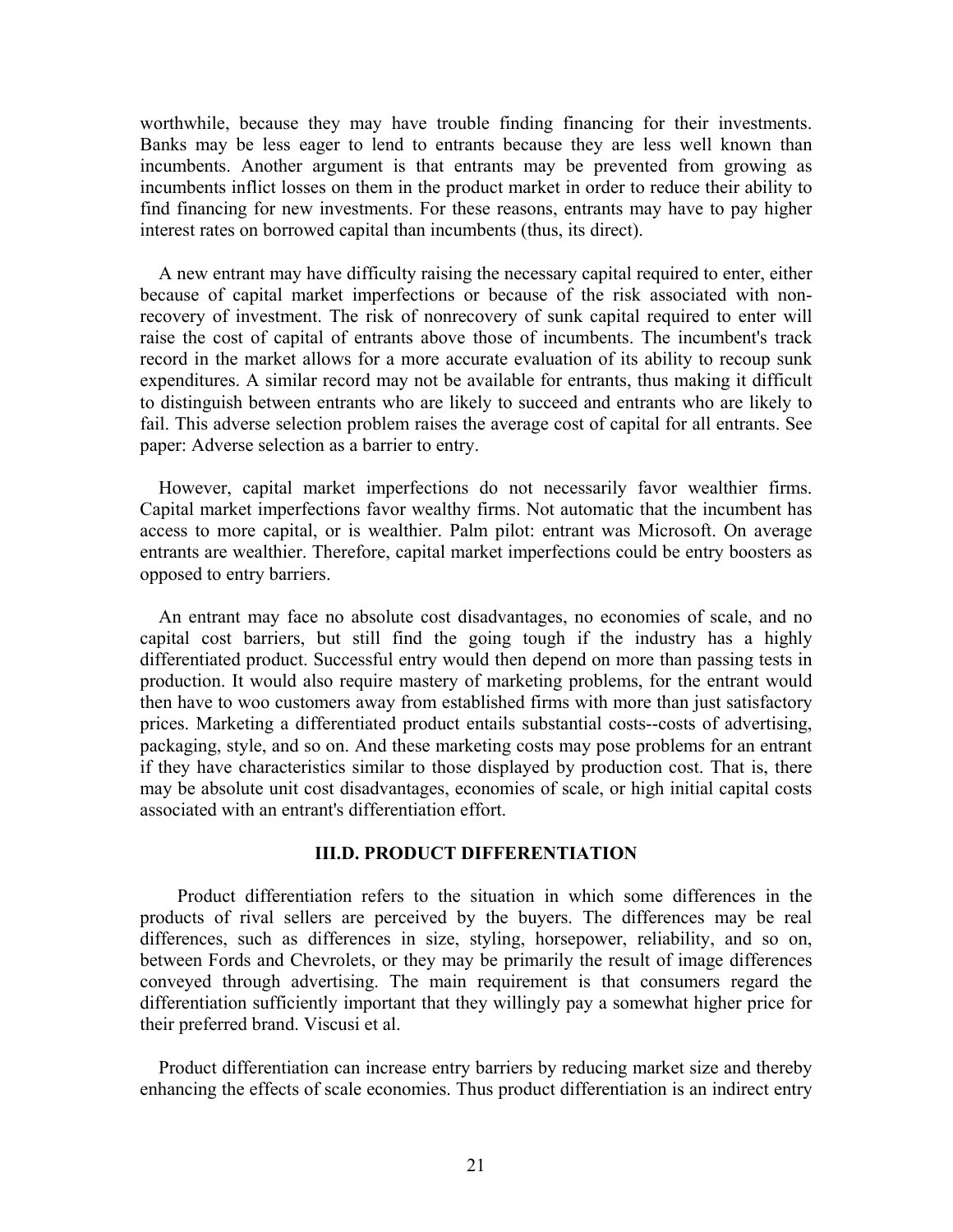barrier that reinforces scale economies, which are indirect entry barriers that reinforce switching costs and consumer loyalty.

 Customer switching costs are one-time costs buyers must bear when they switch from one supplier to another (from an incumbent to an entrant in particular). For business buyers, there might be employee restraining costs, the cost of complementary equipment, and the cost of removing the old and installing the new. For example, switching from an IBM computer system to that of a new rival may cause the buyer to incur added costs for new software or for employee retraining. The switching costs that the entrant must bear might be larger than those that the incumbent had to bear when it entered the market, because the market might have been occupied by fewer existing firms back then. If so, then switching costs are direct economic, and hence antitrust, entry barriers. Otherwise, they are only direct antitrust entry barriers.

 Consumer loyalty, on the other hand, is always a direct economic entry barrier. Incumbents derive absolute advantages from having been the first to differentiate their product and cater to a particular market. MORE. Since product differentiation is an indirect entry barrier that reinforces scale economies, which are indirect entry barriers that reinforce switching costs, which are direct antitrust entry barriers, product differentiation is itself an indirect antitrust entry barrier.

# **III.E. INFORMATIONAL ADVANTAGES**

 In the repeated predation model, uncertainty is the principle entry barrier. When the entrant does not know the incumbent's payoffs, predation is a sensible strategy for both the "weak" and the "aggressive" incumbent. The inability of entrants to distinguish the different incumbents deters entry. In other words, one barrier to entry is the entrant's uncertainty about the incumbent's type.

 The story works only if there is an incumbent (the "aggressive" one) who, when called upon to carry out a threat, finds it in its self-interest to do so. Incumbents may be able to make sunk investments that change their payoffs in the one-shot game in a way that makes them willing to carry out a threat in a future period. The owners of a firm might, for example, take advantage of the separation of ownership and control. Giving golden parachutes to managers may make them more willing to carry out a threat. The profits of the firm would fall if the threat ever had to be carried out, but the golden parachute may make the manager less concerned about profits, and more concerned about preserving market share. Once it is in the interest of a few managers to predate even when it is not in the interests of owners, it becomes in the interest of other managers to mimic them (at least in early periods), even if their own concern is profits. Therefore, sunk costs and uncertainty combine to form indirect entry barriers that reinforce entry deterrence tactics, which are themselves direct antitrust, but not economic, entry barriers.

 Disclosure laws about the relationship between managers and firms might make it easier for entrants to identify the incumbent's payoffs, and thus make it harder for weak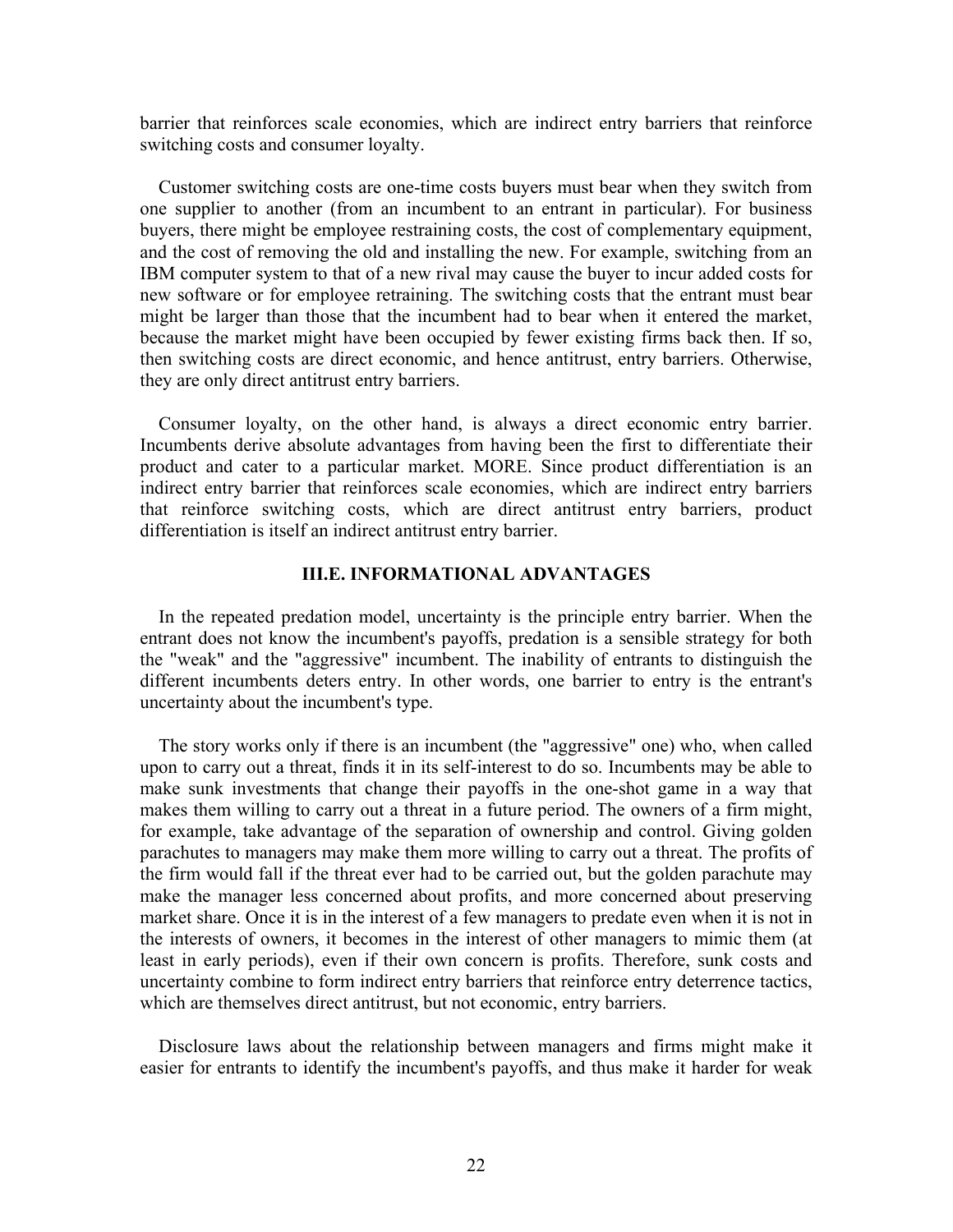incumbents to be confused with aggressive incumbents. Such disclosure laws might therefore reduce indirect antitrust entry barriers.

 If the entrant knows the incumbent's type, but buyers do not, entry may still be deterred. Assuming that the entrant knows the incumbent's cost but buyers do not, Aghion and Bolton show that (1) contracts can be used for entry deterrence purposes but that it is not profitable to deter entry completely, and (2) contract duration acts as a signal to buyers of the incumbent's cost. Poitevin (2000) shows that if the entrant does not know the incumbent's cost either, then the incumbent always signs the contract, entry may be deterred completely, and the nominal length of the contract (i.e., the 0-1 decision to sign the contract) cannot signal the incumbent's cost. Thus, in this situation, uncertainty about the incumbent's type is an indirect entry barrier that reinforces the entry deterrence effectiveness of exclusive contracts. Moreover, it reduces welfare, since in many cases the equilibrium contract is such that entry is completely deterred.

 But is it an indirect economic entry barrier? The uncertainty about market conditions that the incumbent had to bear in the past might have been similar to the uncertainty that the entrant has to bear today. Moreover, any informational advantage that the incumbent enjoys over the entrant eventually disappears as the entrant spends more time on the market. This may imply a hard patch for the entrant, but if the entrant can hold its ground , it will eventually be no more uncertain about market conditions than the incumbent. Therefore, informational advantages are best classified as indirect antitrust, but not economic, entry barriers.

### **III.F. ORGANIZATIONAL FORMS**

 Suppose that to be competitive in a particular industry requires highly motivated managers. If a firm's organization is highly structured, it is hard for managers to be highly motivated. To play the game of exclusive patent cross-licensing, a firm needs alot of patents. But if a firm has a flat organization, it is difficult for it to produce alot of patents.

 Talk about vertical integration and diversification. Suppose you want to make paper. Then you need a saw-mill next to the paper plant. But if you run under the same organization, you need the skills both to cut the wood and to make the paper. That making paper requires two skills (diversification) is an indirect entry barrier.

 Can we classify vertical integration as a capital cost / exit barrier? If it is efficient for firms in the industry to be vertically integrated, then an entrant must enter on two or more levels in order to match the existing firm's costs. That requires assembling more capital, R&D, and staff talent, and that larger commitment raises the degree of risk in case of failure.

But vertical integration is not just about capital, its also about skills.

 Diversification by the incumbent and flexible accounting methods are not capital costs to the entrant, but they are nevertheless indirect, economic entry barriers, just like capital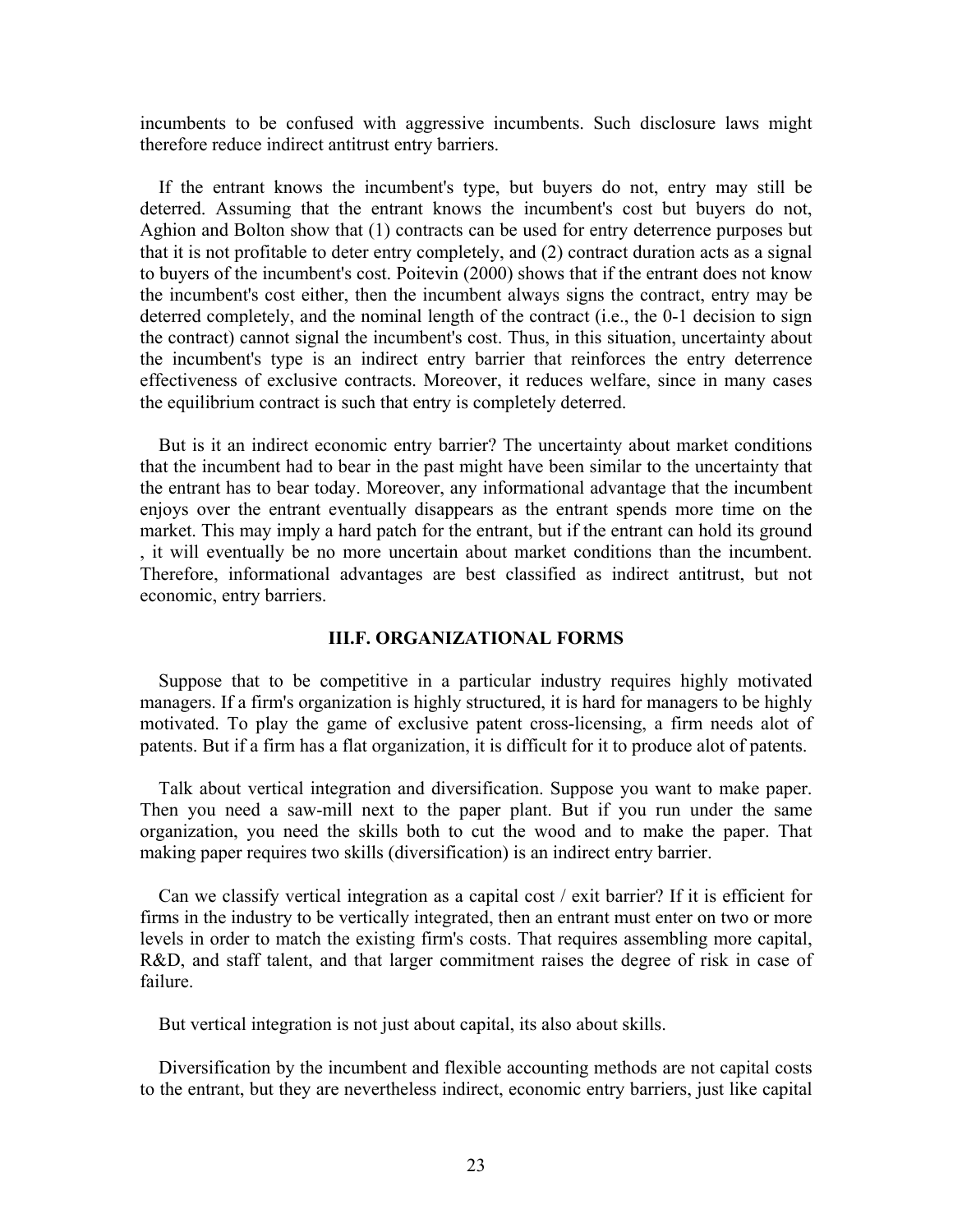costs. Diversified firms may be able to deploy their massed resources at any one branch where needed to prevent entry. In some industries, members are educated in standardized book-keeping methods that lead them to always make their prices cover full costs, which are calculated in a pre-established manner. In other industries, members maintain flexible book-keeping methods that allow them to cut prices when competitive threats are imminent. Diversification and flexibility make strategic entry deterrence possible. Capital costs increase the effectiveness of strategic entry deterrence. In this sense, diversification and flexibility are less indirect entry barriers than capital costs, but are indirect entry barriers nonetheless.

### **III.G. ASSET SPECIFICITY**

 The various assets used by a firm will usually have some degree of specificity for this purpose. They may not be adaptable to other uses, and therefore they cannot be sold or converted. Asset specificity imposes high losses if the entry fails. Therefore, asset specificity is an indirect economic entry barrier because twenty years from now the investment will be worthless. But it is also a direct antitrust entry barrier because it takes twenty years for the investment to be worthless.

| Table 1: Classification of Structural Barriers to Entry |              |           |            |           |
|---------------------------------------------------------|--------------|-----------|------------|-----------|
|                                                         | Economic     |           | Antitrust  |           |
| <b>Structural Barriers to Entry</b>                     | Standalone   | Ancillary | Standalone | Ancillary |
| Economies of Scale                                      |              |           |            |           |
| <b>Switching Costs</b>                                  |              |           |            |           |
| <b>Brand Loyalty</b>                                    | $^{+}$       |           |            |           |
| Capital Costs                                           |              |           |            |           |
| <b>Absolute Cost Advantages</b>                         | $\mathrm{+}$ |           |            |           |
| <b>Informational Adantages</b>                          |              |           |            |           |
| Organizational Advantages                               |              |           |            | $^+$      |
| <b>Asset Specificity</b>                                |              |           |            |           |

| Table 2: Classification of Strategic Barriers to Entry |            |           |            |           |
|--------------------------------------------------------|------------|-----------|------------|-----------|
|                                                        | Economic   |           | Antitrust  |           |
| <b>Strategic Barriers to Entry</b>                     | Standalone | Ancillary | Standalone | Ancillary |
| Intense advertising                                    |            |           |            |           |
| Contracts to block distribution                        |            |           |            |           |
| Excess capacity                                        |            | $^{+}$    |            |           |
| Price discrimination                                   | $^+$       |           |            |           |
| Lease-only marketing                                   |            | $+$       |            |           |
| Tying                                                  | $^{+}$     |           |            |           |
| Collective product proliferation                       |            |           |            | $^{+}$    |
| Lobbying to raise entrant's cost                       | $^{+}$     |           |            |           |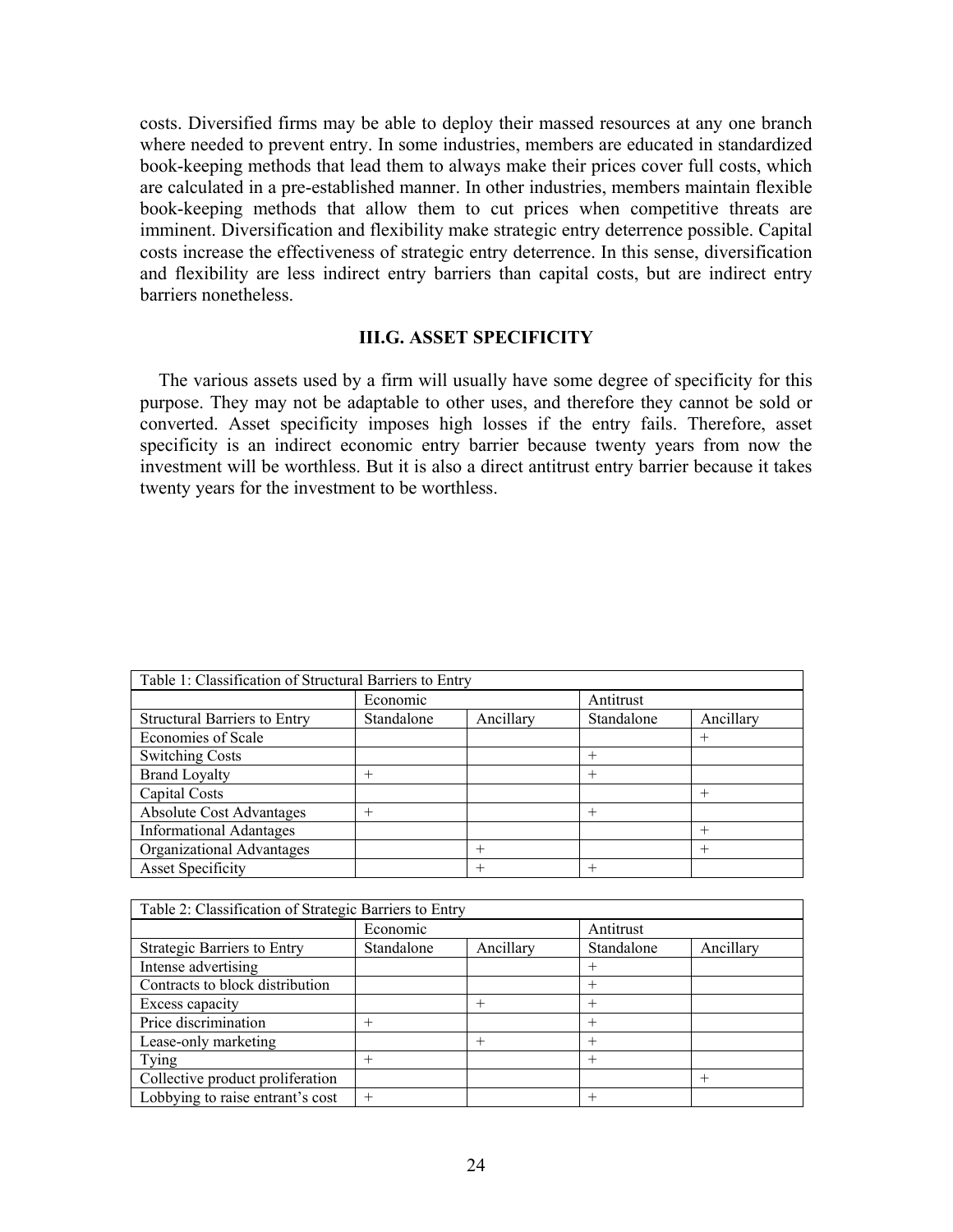| ----<br>SIN٤<br>- на е<br>20 H<br>5-LB<br>,,,,, |  |  |
|-------------------------------------------------|--|--|
|                                                 |  |  |

# APPLICATIONS TO ANTITRUST COURT CASES

We need a modern version of the table in Bain's book, p.169, e.g., like Table 2. Then we can cross-reference with Table 1 and perhaps tell if the wrong verdict was reached in an important court case concerning a given industry, say telecommunications.

Table 2: Height of Structural Entry Barriers in Selected Industries

| Industry       |   |   |   | Tobacco Video Rental Telecom Health Insurance Grocery Retail |   |
|----------------|---|---|---|--------------------------------------------------------------|---|
| Cap. Req.      |   |   |   |                                                              |   |
| Abs. Cost Adv. | н |   |   | М                                                            |   |
| Prod. Diff.    |   |   |   | н                                                            |   |
| Info. Asym.    | M | M | M | М                                                            | М |
| Org. Inc.      | M |   |   | М                                                            |   |
| Ass. Spec.     |   | М |   |                                                              |   |

# **CONCLUSION**

# BIBLIOGRAPHY

Greer, Douglas F. (1992), "Industrial Organization and Public Policy," Macmillan Publishing Company, New York

McAfee, R. Preston (2002), "Competitive Solutions: The Strategist's Toolkit," Princeton University Press, New Jersey

Shepherd, William G. (1997), "The Economics of Industrial Organization," Prentice-Hall, New Jersey

Shughart II, William E. (1990), "The Organization of Industry," BPI Irwin, Boston

Tirole, Jean (2000), "The Theory of Industrial Organization," The MIT Press, Cambridge, **Massachusetts** 

Viscusi, Kip W., Vernon, John M., and Harrington, Joseph E. (1992), "Economics of Regulation and Antitrust," D.C. Health and Company, Toronto

Carlton, Dennis and Perloff, Jeffrey (1994), "Modern Industrial Organization," Reading, New York, NY: HarperCollins College Publishers

Church, Jeffrey and Ware, Roger (1999), "Industrial Organization: A Strategic Approach," Boston, MA: Irwin McGraw-Hill.

Pindyck, Robert and Rubinfeld, Daniel (1998), "Microeconomics," Upper Saddle River, NJ: Prentice Hall.

Stigler, George (1968), "The Organization of Industry," Chicago, IL: University of Chicago Press.

Viscusi, W. Kip, Vernon, John, and Harrington, Joseph (2000), "Economics of Regulation and Antitrust," Third Ed., Cambridge, MA: MIT Press.